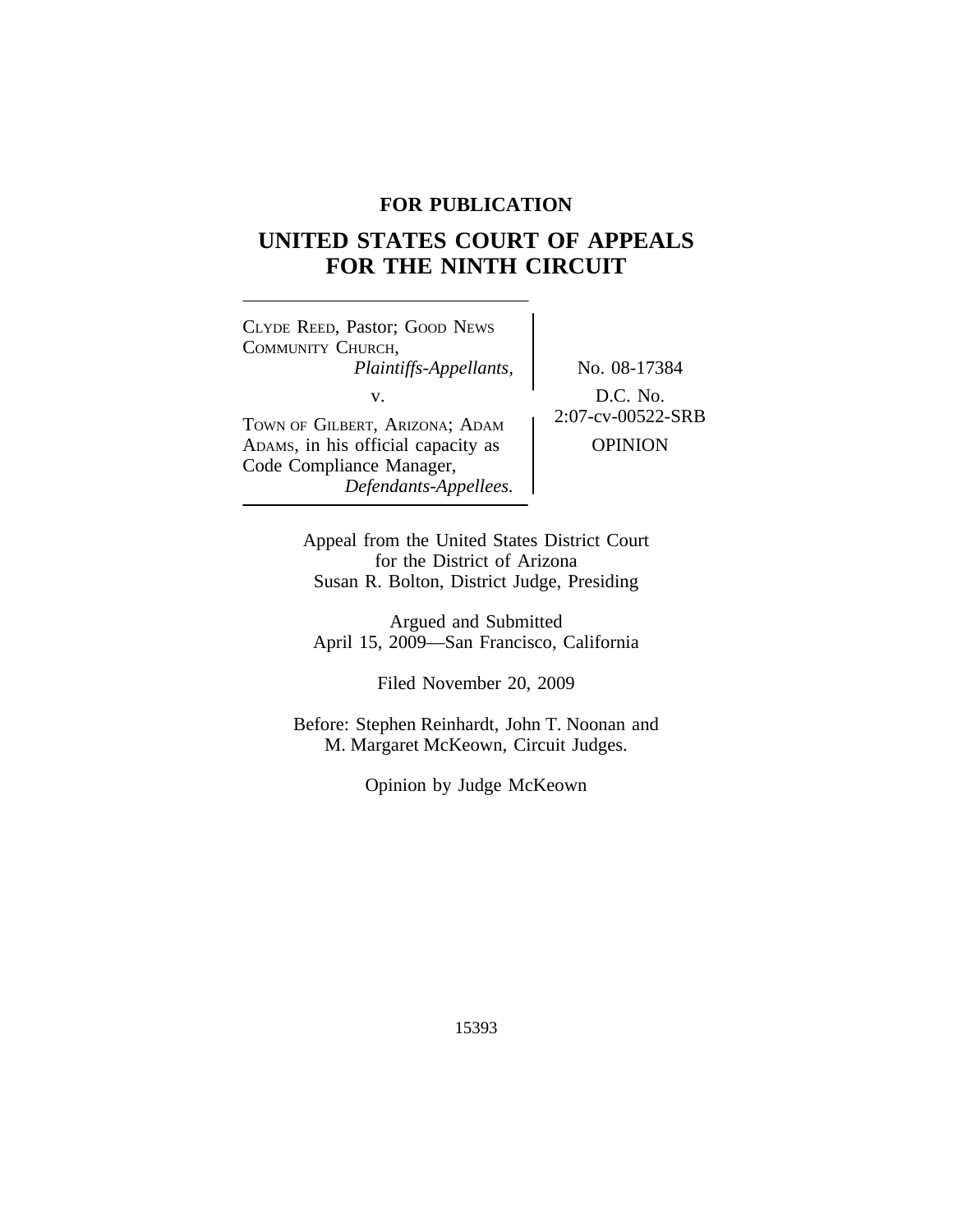## **COUNSEL**

Benjamin W. Bull, Jeremy D. Tedesco, Alliance Defense Fund, Scottsdale, Arizona; David A. Cortman (argued), Alliance Defense Fund, Lawrenceville, Georgia; Deborah M. Sheasby, Peter A. Gentala, Center for Arizona Policy, Phoenix, Arizona, for the plaintiffs-appellants.

Robert Grasso, Jr., Kim S. Alvarado (argued), Grasso Law Firm, P.C., Chandler, Arizona, for the defendants-appellees.

# **OPINION**

McKEOWN, Circuit Judge:

Although "[i]t is common ground that governments may regulate the physical characteristics of signs," *City of Ladue v. Gilleo*, 512 U.S. 43, 48 (1994), sign regulations have spawned legions of First Amendment challenges. Those challenges arise because signs "pose distinctive problems that are subject to municipalities' police powers," and yet they are also "a form of expression protected by the Free Speech Clause." *Id.* This case presents yet another variation on a sign ordinance—one that prohibits all signs without a permit, subject to nineteen enumerated exemptions ranging from directional signs to ideological and political signs.

Good News Community Church wishes to spread the word about its Sunday services by placing temporary directional signs around the Town of Gilbert, Arizona. Gilbert, however, limits Good News' deployment of temporary directional signs via the town's comprehensive sign ordinance. Good News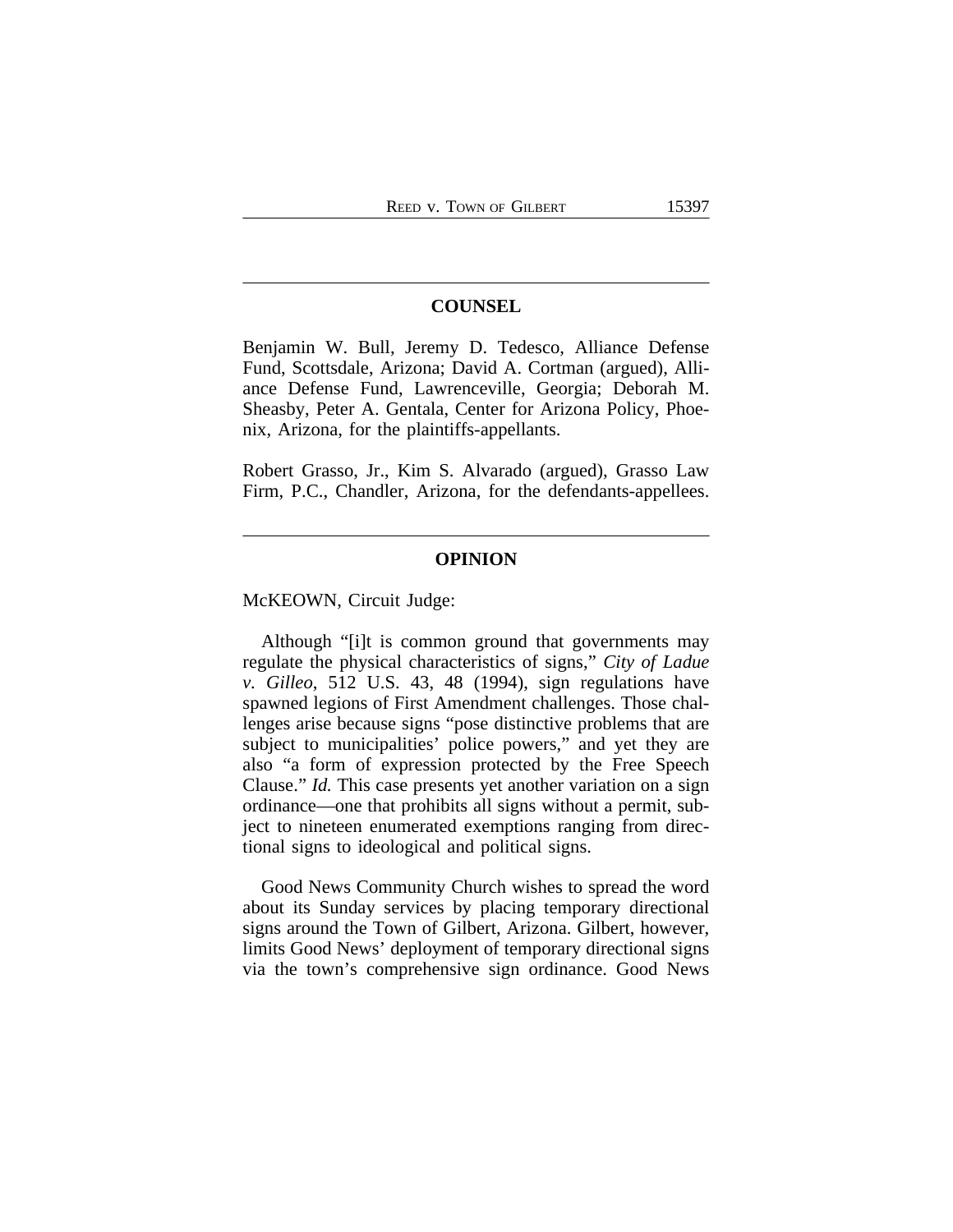Community Church and its Pastor, Clyde Reed (collectively "Good News"), challenge the ordinance's constitutionality under the First and Fourteenth Amendments, contending it impermissibly burdens the right to free speech and treats similar speech unequally.

Good News appeals the district court's denial of a preliminary injunction barring enforcement of the ordinance. Although we conclude the provision of the ordinance directly regulating Good News' signs does not of itself violate the First Amendment, the district court did not address Good News' claim that the ordinance unfairly discriminates among forms of noncommercial speech. Consequently, we remand for the district court to consider this aspect of Good News' challenge, within the context of the preliminary injunction motion.

## **BACKGROUND**

# **I. USE OF SIGNS BY GOOD NEWS COMMUNITY CHURCH**

Good News does not have a permanent sanctuary, and at the commencement of this litigation had been conducting its Sunday church services at an elementary school in the Town of Gilbert, Arizona ("Gilbert") for about five years.**<sup>1</sup>** Good News averages 45 regular congregants.

Members of Good News believe the Bible commands them to "go and make disciples of all nations," and that they "should carry out this command by reaching out to the community to meet together on a regular basis." To do so, they "display[ ] signs announcing their services as an invitation for

**<sup>1</sup>**According to the parties, Good News meets currently at a school in the adjacent town of Chandler, Arizona, approximately one mile from the Gilbert town line. The change in location does not moot the controversy, however, because Good News still wishes to place temporary signs in Gilbert due to its proximity to the church's meeting place.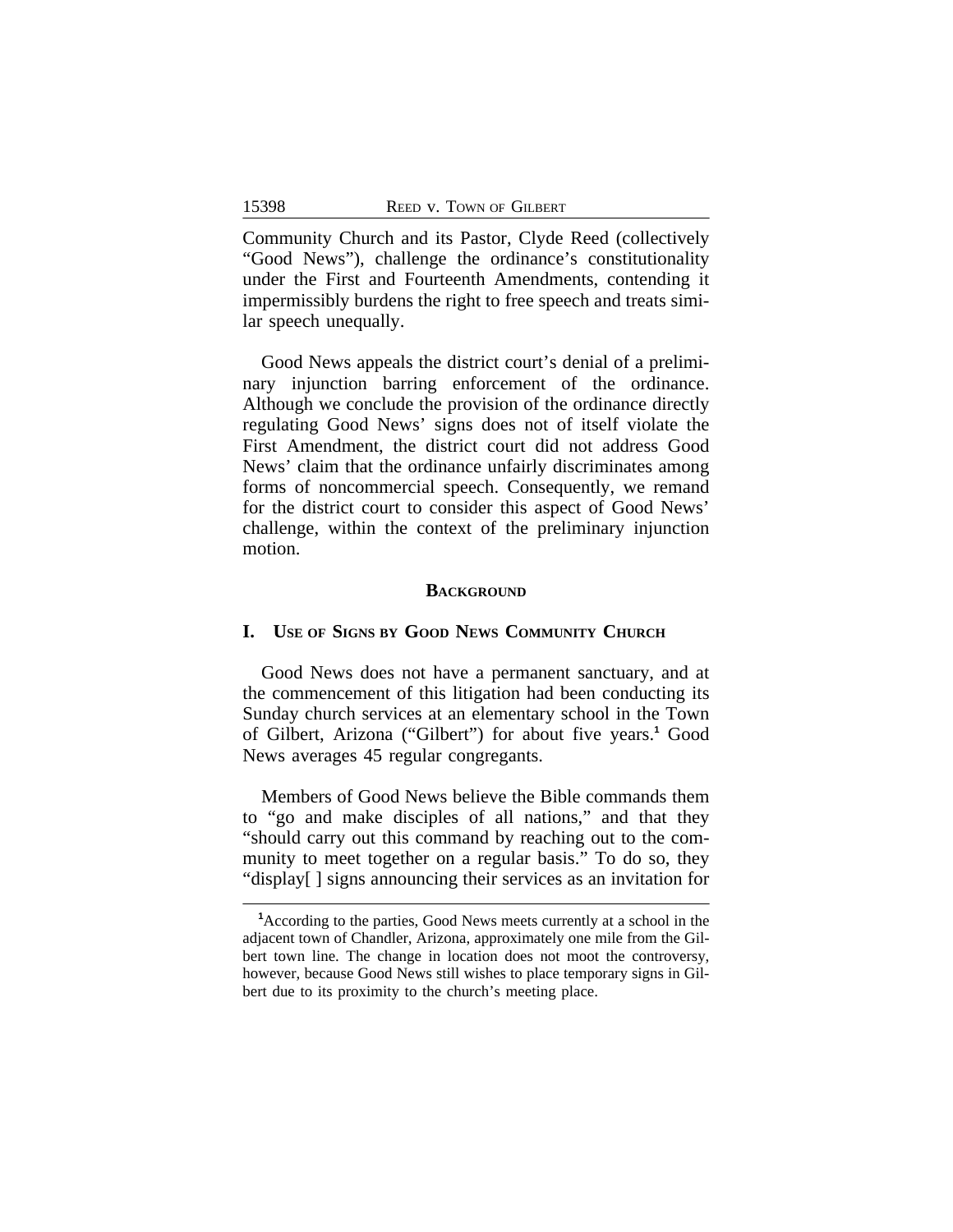| <b>REED V. TOWN OF GILBERT</b> |  |
|--------------------------------|--|
|--------------------------------|--|

15399

those in the community to attend." Good News states that "[f]or a time, the Church was placing about 17 signs in the areas surrounding the Church," and that the signs "were placed early in the day each Saturday and removed following the services on Sunday mid-day." Good News uses moveable signs that can be placed on or anchored in the ground. The signs vary slightly, but generally contain the name "Good News Community," the phrase "Your Community Church," a website address and phone number, the location and time of the services, and an indicator directing people to the service. Following is an example of one of the signs:



# **II. THE SIGN CODE AND ENFORCEMENT AGAINST GOOD NEWS**

Like many municipalities, Gilbert regulates the display of outdoor signs. Town of Gilbert Land Development Code, Division 4, General Regulations, Article 4.4, Sign Regulations ("Sign Code" or "Code"). Gilbert's Sign Code prohibits certain types of signs altogether. For signs that are not prohibited, the Code imposes a general ban on displaying signs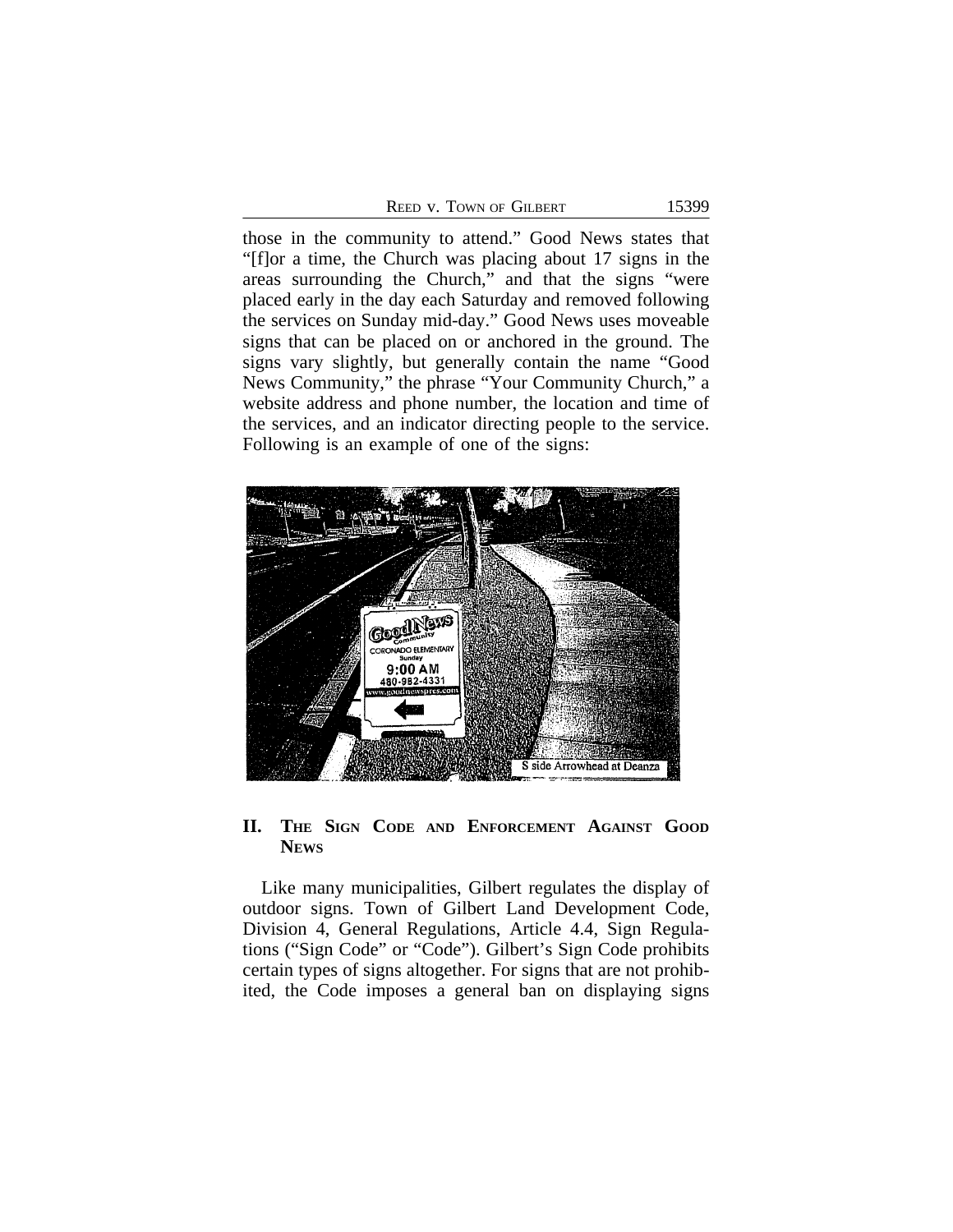without a permit and establishes some generally applicable restrictions. § 4.402(A). Signs that are allowed with permits are regulated according to general categories, for example, "Real Estate."

The Sign Code exempts from the permitting requirement nineteen types of signs.**<sup>2</sup>** The signs employed by Good News fall under one of the exemptions,  $\S$  4.402(P), for Temporary Directional Signs Relating to a Qualifying Event ("Qualifying Event Signs").

In July 2005, Good News received an email from a Gilbert Code Compliance officer noting a violation of an earlier version of § 4.402(P) because Good News' signs had been sited too early and in a public right-of-way. A few months later, a Code Compliance officer issued an advisory notice to Good News, stating that signs were displayed outside of the hours allowed and did not include a date for the religious service.

Good News relates that "[a]fter receiving these citations, the Church reduced the number of signs and the amount of time they placed the signs." In February 2007, the Code Compliance Manager told Good News "that there is no leniency under the Code, and that the Church would be cited if it was determined that it had violated any of the applicable provisions in the Code."

**<sup>2</sup>** (1) Signs installed by a governmental jurisdiction; (2) Building Identification Signs; (3) Permanent Regulatory and Parking signs; (4) Information Wall Signs (e.g., "Delivery Entrance"); (5) Real Estate Signs; (6) Residential Open House Signs; (7) Political Signs; (8) Ideological Signs; (9) Garage Sale Signs; (10) Business Identification Banners during street construction; (11) Interim Business Identification Banners; (12) Boutique Signs; (13) Window Signs; (14) A-Frame Signs; (15) Temporary Directional Signs Relating to a Qualifying Event; (16) Construction Signs; (17) Suspended Signs (particular type of commercial sign); (18) Restaurant Menu Signs; and (19) Required Street Addresses. § 4.402(D).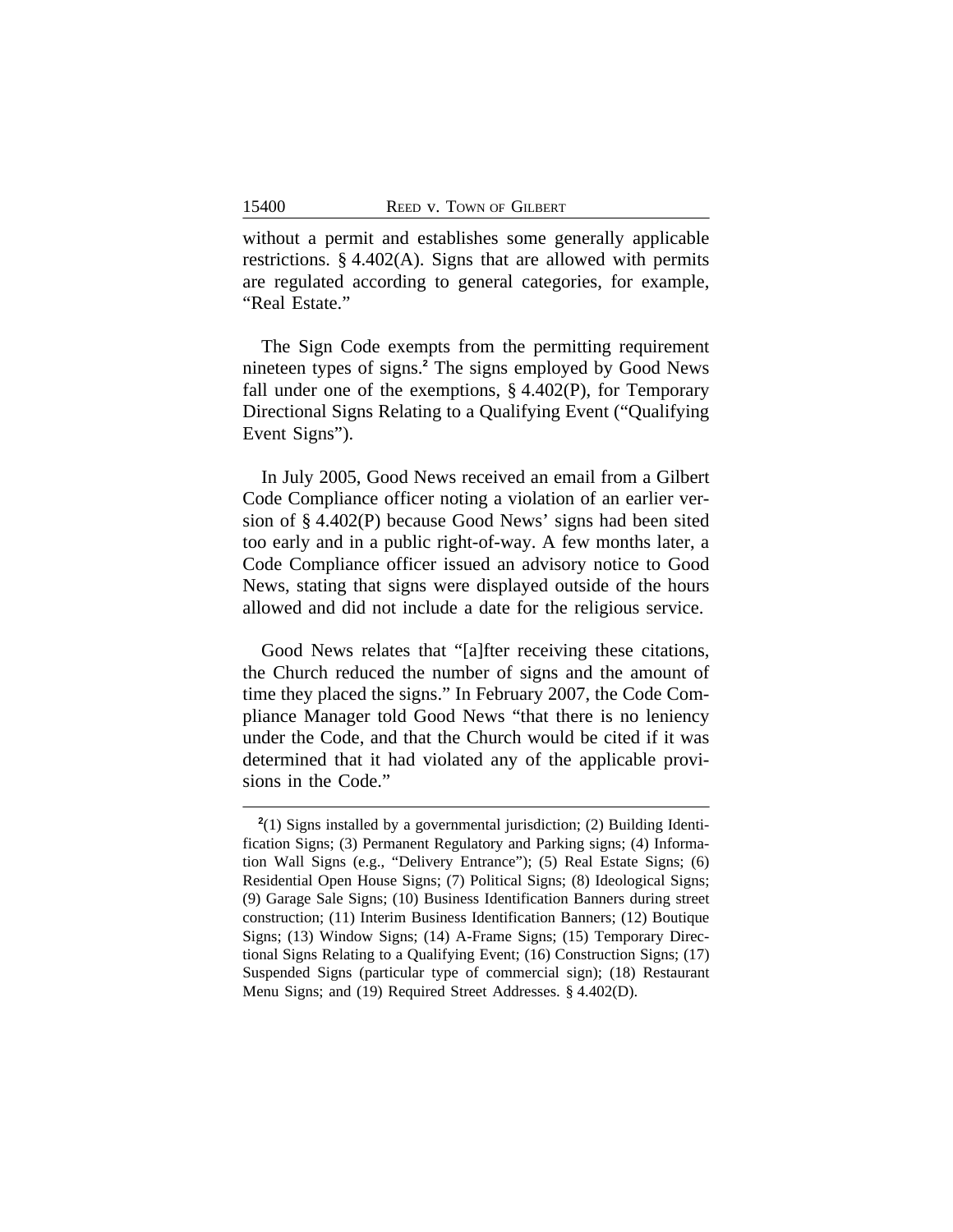|  | REED V. TOWN OF GILBERT |  |
|--|-------------------------|--|
|--|-------------------------|--|

#### **III. DISTRICT COURT PROCEEDINGS**

In March 2008, Good News filed suit in federal court in Arizona, alleging that, on its face and as applied, Sign Code § 4.402(P) violated the Free Speech clause of the First Amendment and the Equal Protection clause of the Fourteenth Amendment. Shortly after filing, Good News moved for a preliminary injunction to stop Gilbert from enforcing § 4.402(P). Gilbert stipulated to a preliminary injunction, as a "sign of good faith," in order for Gilbert to review and amend the original ordinance. The district court granted the stipulated injunction.

In an effort to avoid maintaining a potentially impermissible content-based ordinance, following public hearings the Town Council of Gilbert adopted an amended Sign Code recommended by the Gilbert Planning Commission. Before passage of the amendment, in January 2008, attorneys for the parties conferred, and Good News advised that, in its view, the proposed amendment did not fix  $\S$  4.402(P)'s constitutional infirmities.

The amendments left the Sign Code intact except for § 4.402(P) and related sections.**<sup>3</sup>** The title of § 4.402(P) was

<sup>3</sup>The Sign Code was amended in these pertinent ways.

- (2) *Size*—changed from 3 feet high to 6 feet, although still not to exceed 6 square feet.
- (3) *Number*—retained limit of four per single property; clarified there may be unlimited total.
- (4) *Display*—changed from "up to 2 hours before, and 1 hour after the religious service," to "up to 12 hours before, during, and 1 hour after the qualifying event ends."

<sup>(1)</sup> *Title of § 4.402(P)—*changed from "Religious Assembly Temporary Directional Signs" to "Temporary Directional Signs Relating to a Qualifying Event." Other references to the qualifier "Religious Assembly" were replaced with "Relating to a Qualifying Event."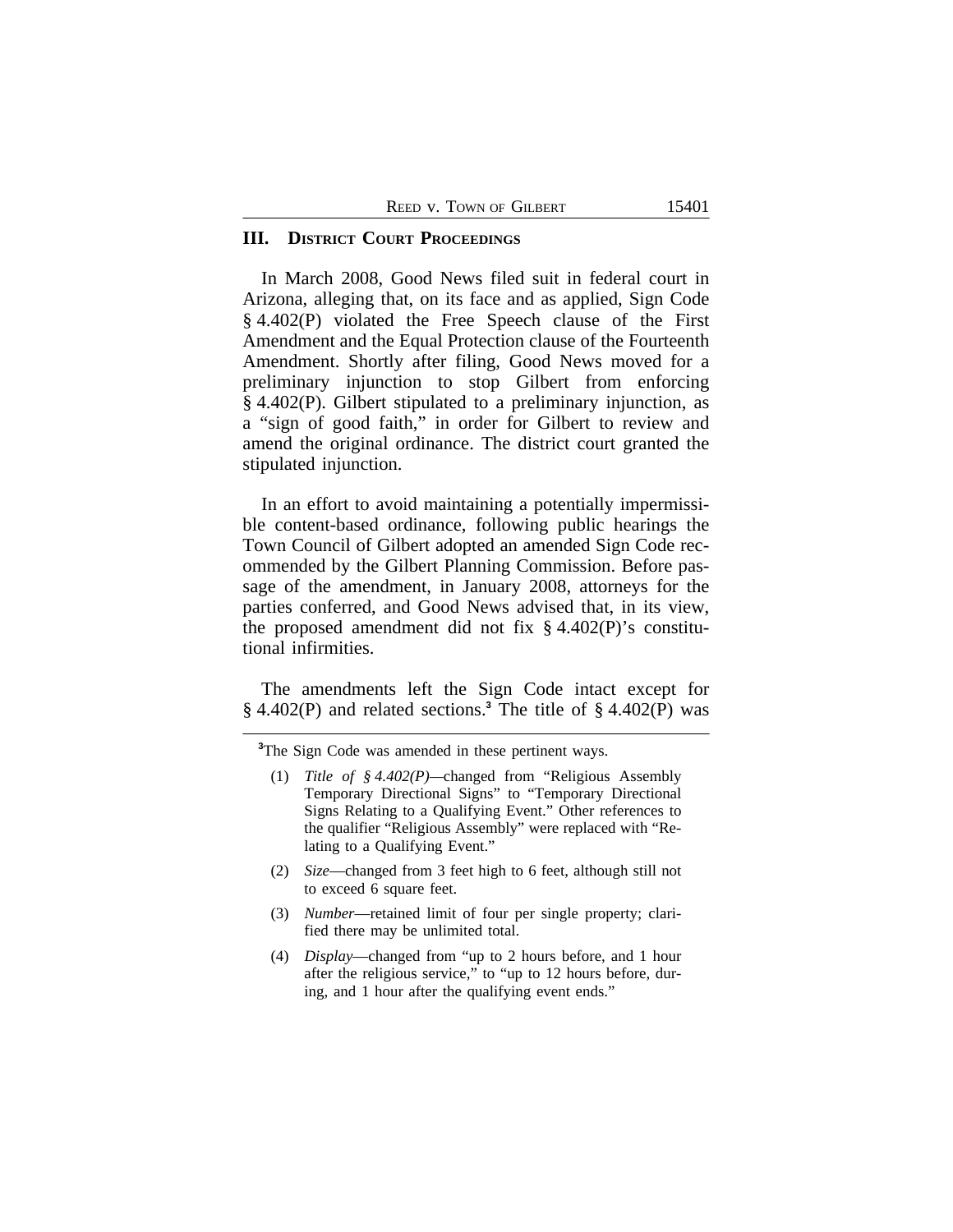changed from "Religious Assembly Temporary Directional Signs" to "Temporary Directional Signs Relating to a Qualifying Event." A new definition was added to the glossary for these signs, expanding the coverage of  $\S$  4.402(P) to signs related to any events sponsored by non-profit organizations, not just religious gatherings. The restrictions on physical characteristics and use of signs under § 4.402(P) were somewhat modified, although the restriction that Qualifying Event Signs may not be placed in public rights-of-way was retained.

Immediately following adoption of the amended regulation, Good News filed a notice that the amended Sign Code failed to resolve the lawsuit, an amended verified complaint, and a second motion for preliminary injunction.<sup>4</sup> Good News has not been cited under the amended Sign Code, but states that it is not placing signs in the rights-of-way "due to the prohibitions in the amended Code."

- (5) *Glossary definition of "Temporary Directional Signs Relating to a Qualifying Event" added*—"A temporary sign intended to direct pedestrians, motorists, and other passersby to a 'Qualifying Event.' A 'Qualifying Event' is any assembly, gathering, activity or meeting sponsored, arranged, or promoted by a religious, charitable, community service, educational, or other similar non-profit organization."
- (6) *Glossary definition of "Ideological Sign" amended*—definition amended to read: "a sign communicating a message or ideas for non-commercial purposes that is not a construction sign, directional sign, temporary directional sign relating to a qualifying event, political sign, garage sale sign, or a sign owned or required by a governmental agency."

<sup>4</sup>In addition to the free speech and equal protection claims, Good News also claimed that § 4.402(P) violated the Free Exercise Clause of the First Amendment and Arizona's Religious Freedom Restoration Act (ARFRA), A.R.S. § 41-1493.01. Good News did not seek the preliminary injunction on the basis of these claims, which are not at issue in this appeal.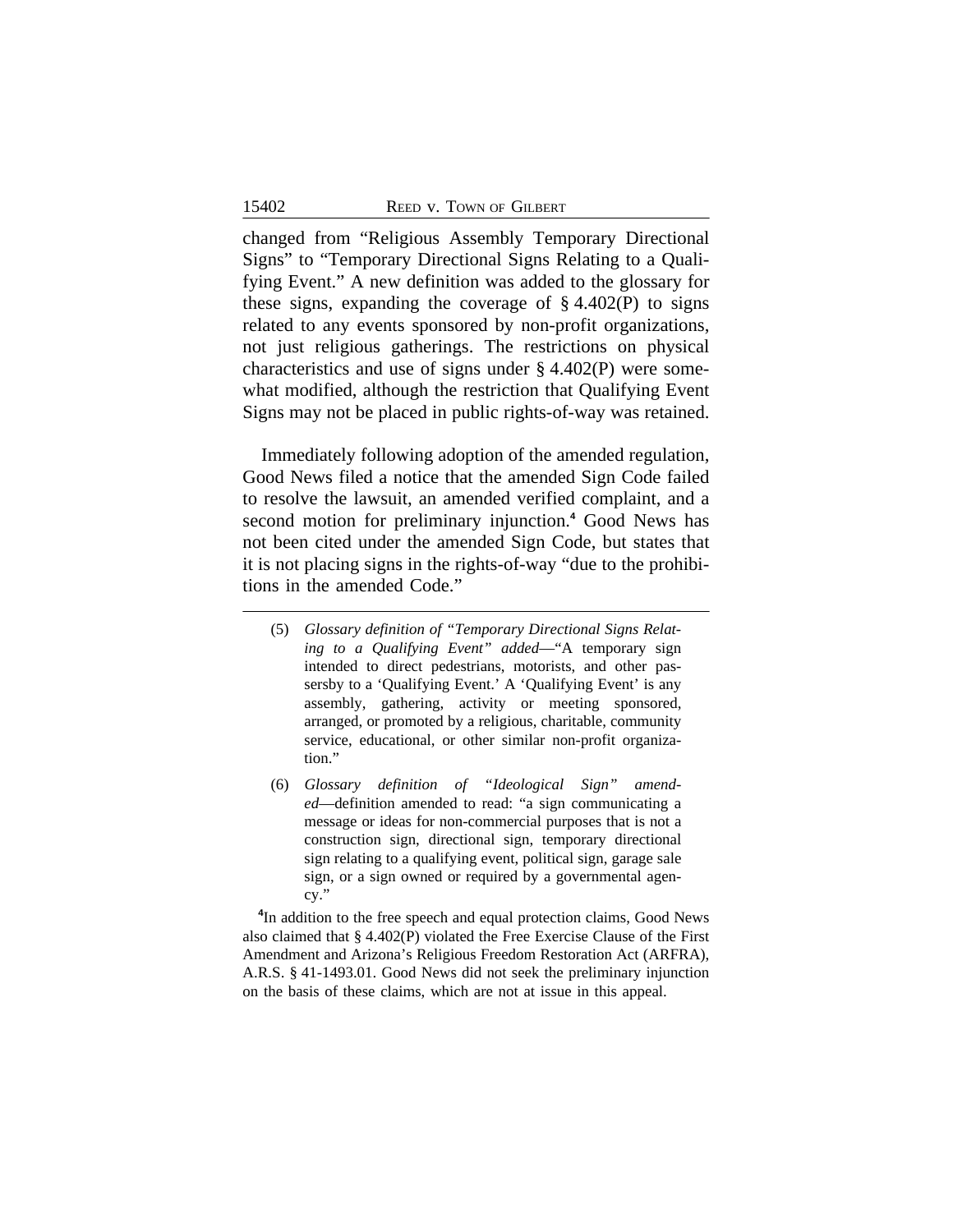| 15403<br>REED V. TOWN OF GILBERT |
|----------------------------------|
|----------------------------------|

In September 2008, the district court denied the motion for preliminary injunction. The court concluded that § 4.402(P) is a content-neutral regulation, and that it passes the applicable intermediate level of scrutiny. It further found that the Sign Code does not favor commercial speech over noncommercial speech. Based on its determination that the provision is content-neutral, the court concluded that § 4.402(P) does not violate equal protection, as any uneven effects are an unintended consequence of the lawful content-neutral regulation.

#### **ANALYSIS**

This case comes to us on appeal from the denial of a preliminary injunction. Although we review the denial of a preliminary injunction for abuse of discretion, "we review the legal issues underlying the district court's decision de novo." *Foti v. City of Menlo Park*, 146 F.3d 629, 634-635 (9th Cir. 1998).

The Supreme Court recently summarized the threshold for granting the extraordinary relief of a preliminary injunction: "A plaintiff seeking a preliminary injunction must establish that he is likely to succeed on the merits, that he is likely to suffer irreparable harm in the absence of preliminary relief, that the balance of equities tips in his favor, and that an injunction is in the public interest." *Winter v. Natural Res. Def. Council, Inc.* 129 S.Ct. 365, 374 (2008); *see also Am. Trucking Ass'ns, Inc. v. City of Los Angeles,* 559 F.3d 1046, 1052 (9th Cir. 2009) (quoting same). Because the district court concluded that Good News was unlikely to succeed on the merits of its claims, the court did not reach the further inquiries regarding harm, equities and the public interest. Our focus therefore is a legal one—whether the district court erred in its judgment that Good News is unlikely to succeed on the merits because the regulation passes muster under the First and Fourteenth Amendments.

Good News claims that § 4.402(P) violates the First Amendment and the Fourteenth Amendment, both on its face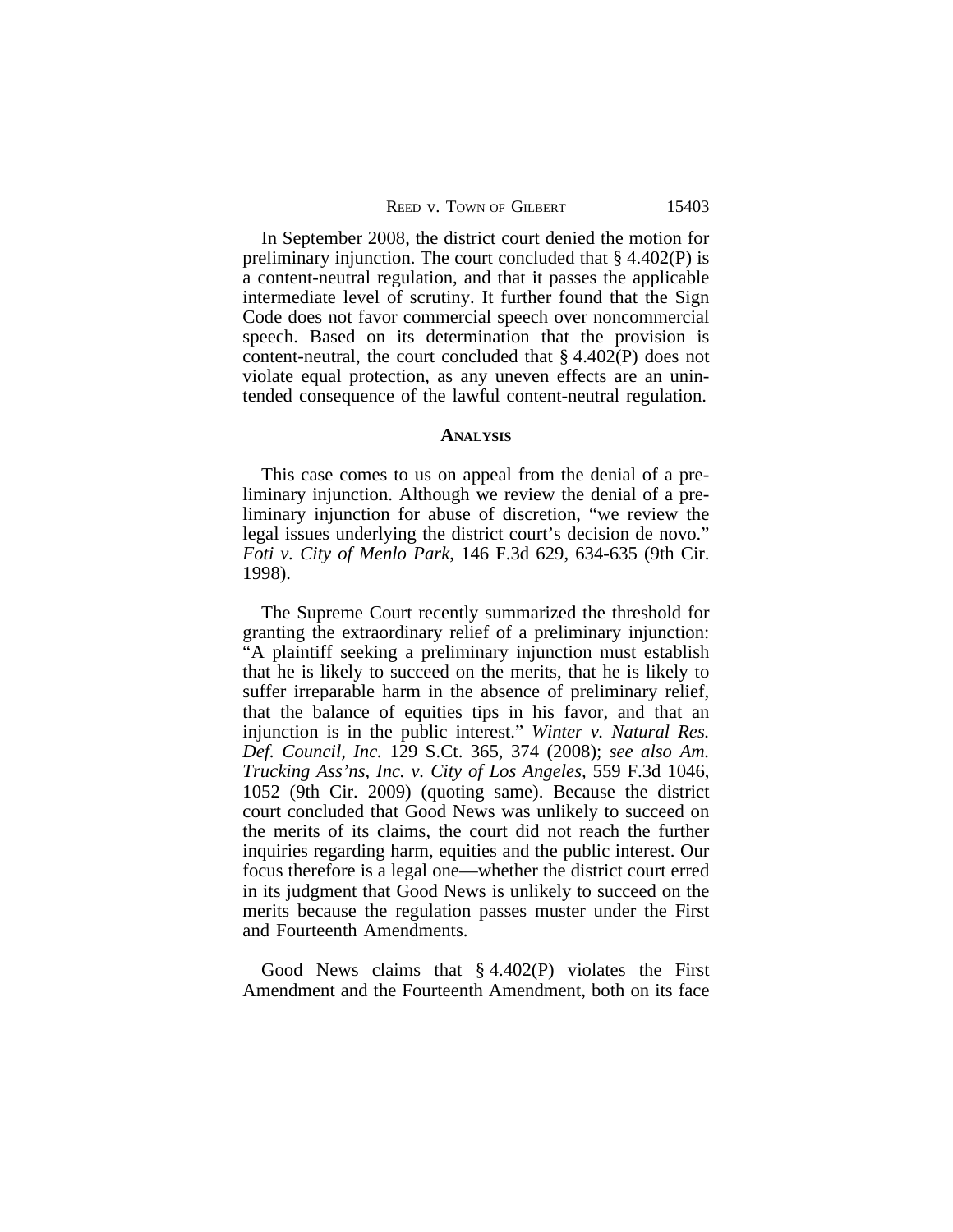and as applied to Good News' signs. There are two ways an ordinance may be judged unconstitutional on its face: "[E]ither because it is unconstitutional in every conceivable application, or because it seeks to prohibit such a broad range of protected conduct that it is unconstitutionally 'overbroad.' " *Members of City Council v. Taxpayers for Vincent*, 466 U.S. 789, 796 (1984). The first type of facial challenge "may be paired with the more common as-applied challenge, where a plaintiff argues that the law is unconstitutional as applied to his own speech or expressive conduct." *Santa Monica Food Not Bombs v. City of Santa Monica*, 450 F.3d 1022, 1034 (9th Cir. 2006). Good News opts for this route, claiming that  $\S 4.402(P)$  would be unconstitutional as applied to any Qualifying Event Sign and that it is also invalid as applied to Good News' signs.

Good News, however, has not demonstrated that its facial challenge to § 4.402(P) warrants separate review. "[W]e have found nothing in the record to indicate that the ordinance will have any different impact on any third parties' interest in free speech than it has on [Good News.]" *Vincent*, 466 U.S. at 801. "[Good News'] attack on the ordinance is basically a challenge to the ordinance as applied to [its] activities. We therefore limit our analysis of the constitutionality of the ordinance to the concrete case before us  $\dots$ ," whether § 4.402(P) is unconstitutional as applied to Good News. *Id.* at 803.

## **I. CONSTITUTIONALITY OF QUALIFYING EVENT REGULATION**

We begin with the simple proposition that Gilbert's sign regulation is subject to First Amendment scrutiny. In an effort to promote a safe, harmonious and pleasant environment and presumably to insulate itself from challenges under the First Amendment—Gilbert has adopted a sign ordinance that makes one's head spin to figure out the bounds of its restrictions and exemptions. Our initial focus is on § 4.402(P), the exemption that regulates Qualifying Event Signs.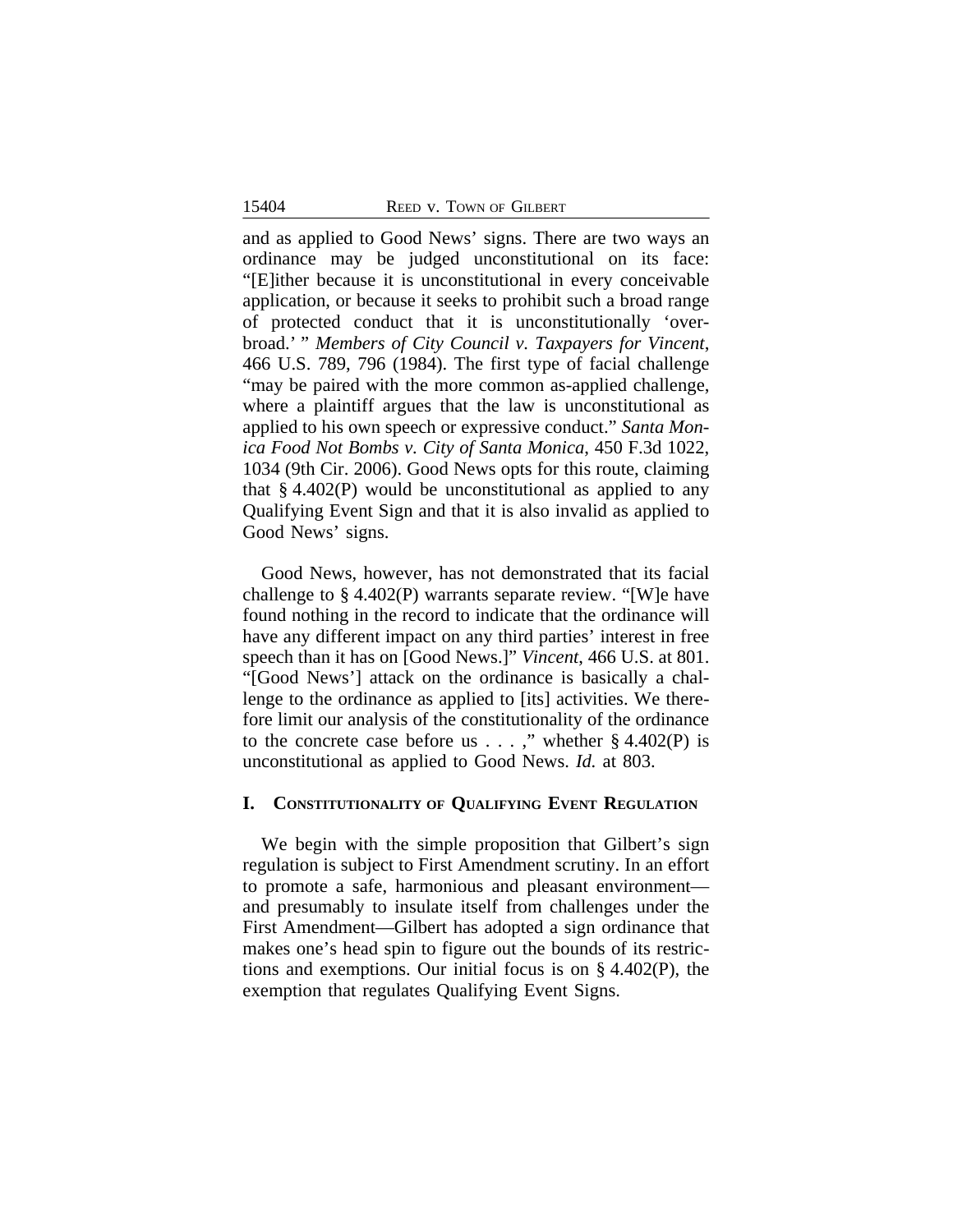#### **A. CONTENT-BASED REGULATIONS**

**[1]** The first question is whether § 4.402(P) is a regulation based on the content of speech. *See Ladue*, 512 U.S. at 59 (O'Connor, J., concurring) ("The normal inquiry that our doctrine dictates is, first, to determine whether a regulation is content based or content neutral, and then, based on the answer to that question, to apply the proper level of scrutiny."). "A regulation is content-based if either the underlying purpose of the regulation is to suppress particular ideas or, if the regulation, by its very terms, singles out particular content for differential treatment." *Berger. v City of Seattle*, 569 F.3d 1029, 1051 (9th Cir. 2009) (internal citations omitted). Exemptions to otherwise permissible regulations must nonetheless be scrutinized as "an exemption . . . may represent a governmental attempt to give one side of a debatable public question an advantage in expressing its views to the people." *Ladue*, 512 U.S. at 51 (internal quotation omitted).

According to the Purposes section of the ordinance, the Sign Code was adopted to assure "proper and efficient expression through visual communication" that is "compatible with the character and environment" of Gilbert; to eliminate confusing, distracting and unsafe signs; and to enhance the aesthetic environment of the town. § 4.401. Nothing in the regulation suggests any intention by Gilbert to suppress certain ideas through the Sign Code, nor does Good News claim that Gilbert had any illicit motive in adopting the ordinance. Gilbert asserts that the exemptions to the Sign Code were included to accommodate the speech interests of various members of the Gilbert community, and that, in particular, § 4.402(P) is intended to provide groups such as Good News the opportunity to spread the word about their events without the restriction of a permitting process. Gilbert's unimpeached intentions, however, do not satisfy our inquiry. *See Foti*, 146 F.3d at 636 n.7 ("Although Menlo Park's exemptions for open house signs and safety, traffic, and informational signs seem innocuous, we base our content-based determination on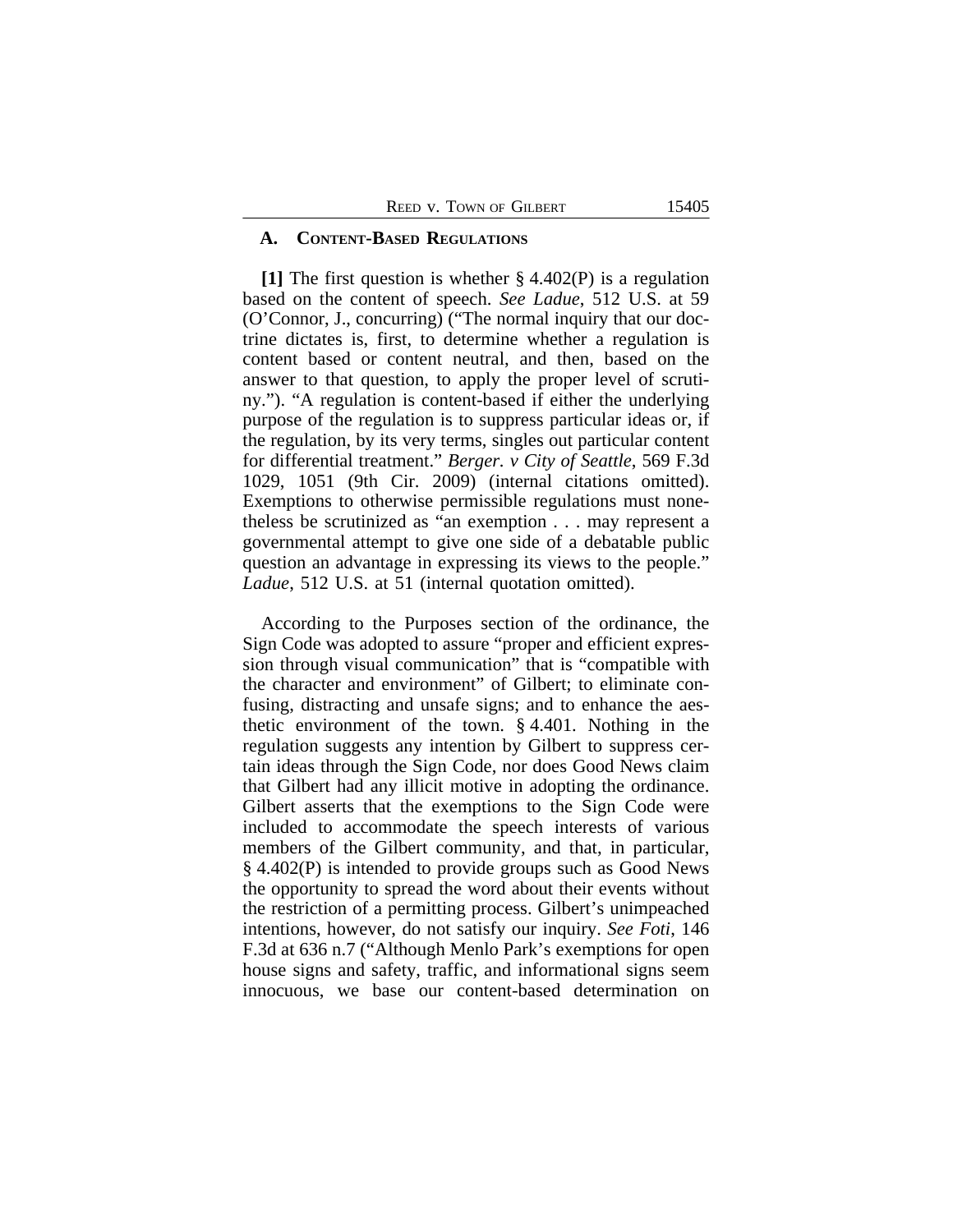whether the ordinance singles out certain speech for differential treatment based on the idea expressed. The reasonableness, harmlessness, or worthiness of the idea is irrelevant.").

**[2]** "[W]hether a statute is content neutral or content based is something that can be determined on the face of it; if the statute describes speech by content then it is content based." *Menotti v. City of Seattle*, 409 F.3d 1113, 1129 (9th Cir. 2005) (quoting *City of Los Angeles v. Alameda Books, Inc.,* 535 U.S. 425, 448 (2002) (Kennedy, J., concurring)) (internal quotation marks omitted). This succinct summation of the law does not address what is meant by "content." We look to two Ninth Circuit cases that are helpful in giving texture and meaning to the term when applied to a sign ordinance.

In *Foti v. City of Menlo Park*, the sign ordinance placed a general ban on posting signs on public property or displaying signs in public rights-of-way. 146 F.3d at 633-34. But the Menlo Park code included exemptions for temporary "open house" real estate signs; signs placed by government entities; safety, traffic, and public informational signs; certain signs on cars; and pickets. *Id.* Picketers, such as the plaintiffs, who wanted to protest outside of a family planning clinic, were limited to carrying one sign under three square feet, and had to move while carrying the sign. *Id.* 

We concluded that the "exemptions [in the Menlo Park ordinance] for 'open house' real estate signs and safety, traffic, and public informational signs are content-based. To enforce the ordinance, a law enforcement officer must 'examine the content of . . . signs to determine whether the exemption applies.' " *Foti,* 146 F.3d at 636 (quoting *Desert Outdoor Advert. v. City of Moreno Valley*, 103 F.3d 814, 820 (9th Cir. 1996)). Good News points to *Foti* as the controlling case.

Gilbert argues that instead of drawing support from *Foti*, we should look to *G.K. Limited Travel v. City of Lake Oswego*, 436 F.3d 1064 (9th Cir. 2006). In *G.K. Limited,* the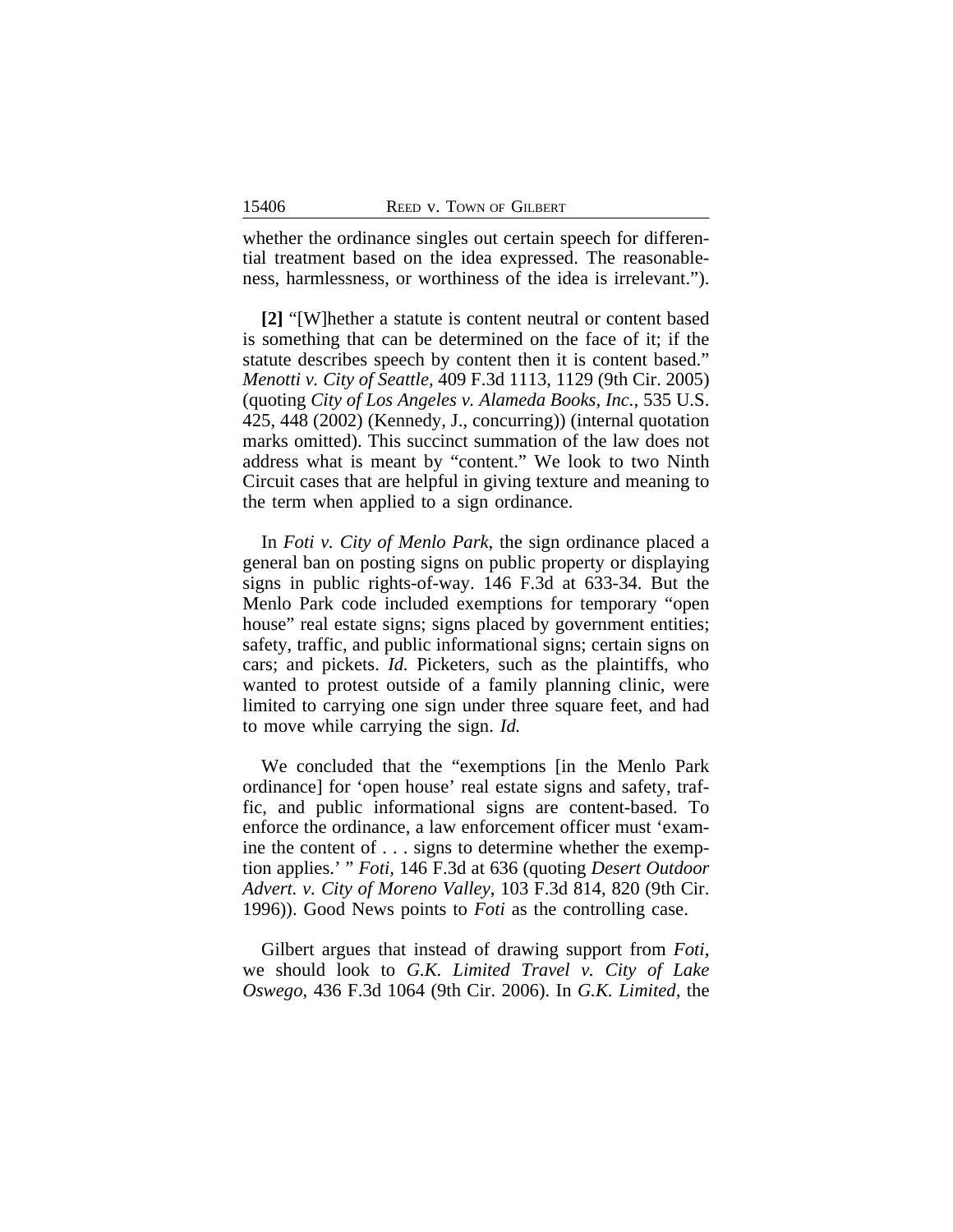|  | REED V. TOWN OF GILBERT |  |
|--|-------------------------|--|
|--|-------------------------|--|

city of Lake Oswego, Oregon, passed a sign ordinance that banned the erection of new signs on poles and required taking down existing pole signs,<sup>5</sup> either when the "copy" on the sign changed or by a general deadline set by the ordinance. 436 F.3d at 1069. G.K. Limited, a travel agency, purchased another agency that owned a pole sign. G.K. Limited wanted to change the copy of the pole sign by substituting its name, and objected to the requirement that it remove the sign to comply with the Lake Oswego code. We concluded that the grandfather provision of the ordinance was content neutral, and sounded a caution:

Plaintiffs attempt to broaden *Foti* to stand for the proposition that any time an ordinance requires a law enforcement officer to read a sign, the ordinance must be content based. We reject such an expansive reading. The *Foti* test actually turns on 'whether the ordinance singles out certain speech for differential treatment based on the idea expressed;' enforcement officials having to read a sign is persuasive evidence of such a purpose but may not always be dispositive.

## *G.K. Ltd.*, 436 F.3d at 1078 (quoting *Foti*, 136 F.3d at 636).

We went on to explain the rationale underlying *Foti*:

In *Foti,* we evaluated a Menlo Park ordinance banning all signs on all public property. The law, however, exempted "open house," safety, traffic and public information signs. Relying on our earlier ruling in *Desert Outdoor Advertising v. City of Moreno Valley,* 103 F.3d 814, 820 (9th Cir. 1996), we concluded that these exemptions were content based "because a law enforcement officer must read a sign's message to determine if the sign is exempted

**<sup>5</sup>**Pole signs are free-standing signs that stand more than a few feet above the ground.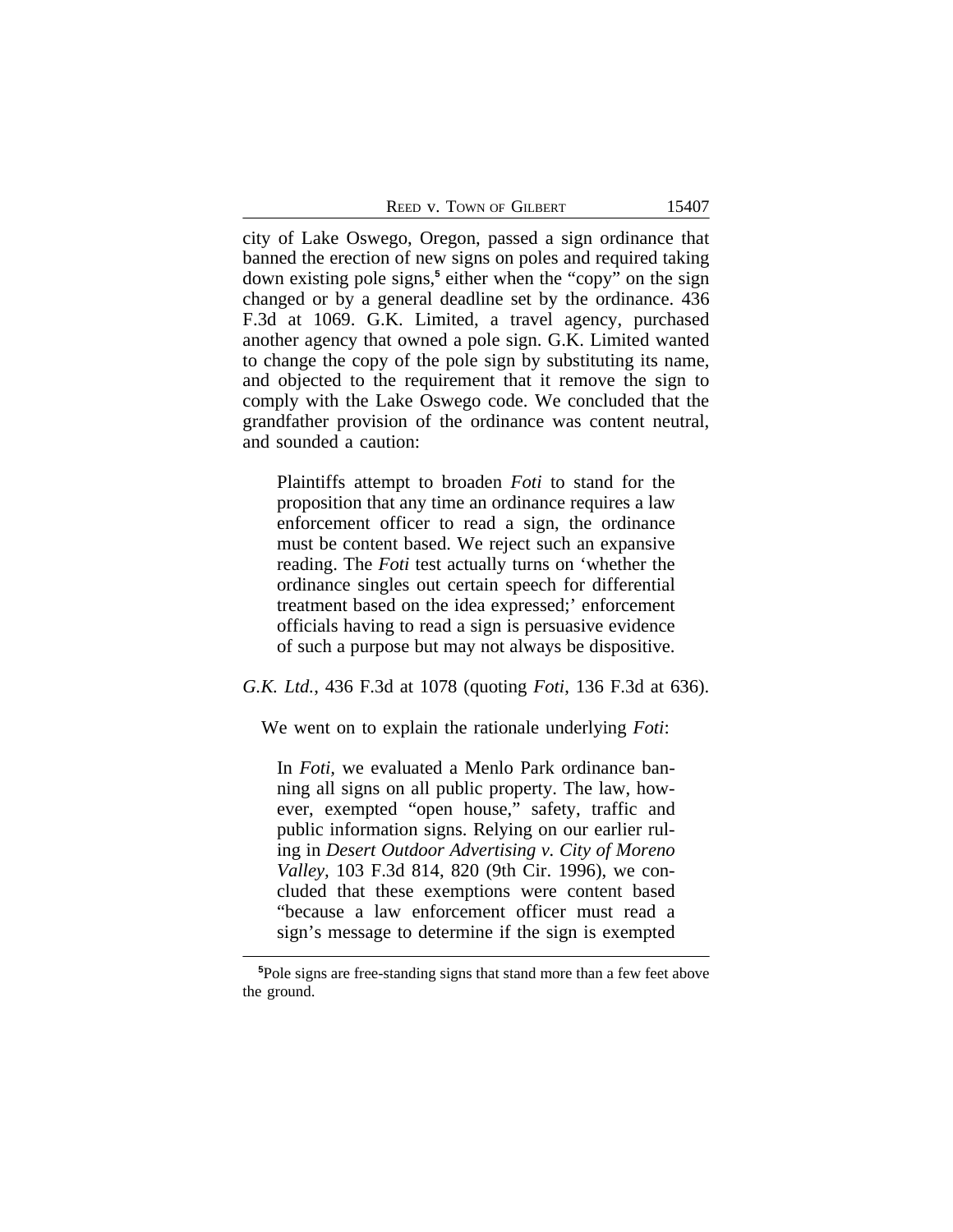from the ordinance." *Foti,* 146 F.3d at 636. Menlo Park was clearly expressing a preference for certain types of signs by exempting them from the city's general prohibition. The only way to determine if a sign was the type qualified to receive Menlo Park's favorable treatment was to evaluate the content and substantive message of the sign.

*Id.*

We then noted that:

Neither the speaker- nor event-based exemptions implicate *Foti* insofar as neither requires law enforcement officers to "read a sign's message to determine if the sign is exempted from the ordinance." *Foti*, 146 F.3d at 636. In the speaker category, officers decide whether an exemption applies by identifying the entity speaking through the sign without regard for the actual substance of the message. In the case of event-based exemptions . . . the officer must determine only whether a specific triggering event has occurred and if the temporary sign has been erected within the specified time frame.

*Id.*

**[3]** Taking these two cases together, we learn that our focus should be on determining whether the ordinance targets certain content; whether the ordinance or exemption is based on identification of a speaker or event instead of on content; and whether an enforcement officer would need to distinguish content to determine applicability of the ordinance.

# **B. CONTENT-BASED ANALYSIS REGARDING QUALIFYING EVENT REGULATION**

With these principles in mind, we turn to  $\S$  4.402(P), the Qualifying Event provision. Following amendment of the Sign Code, § 4.402(P) reads: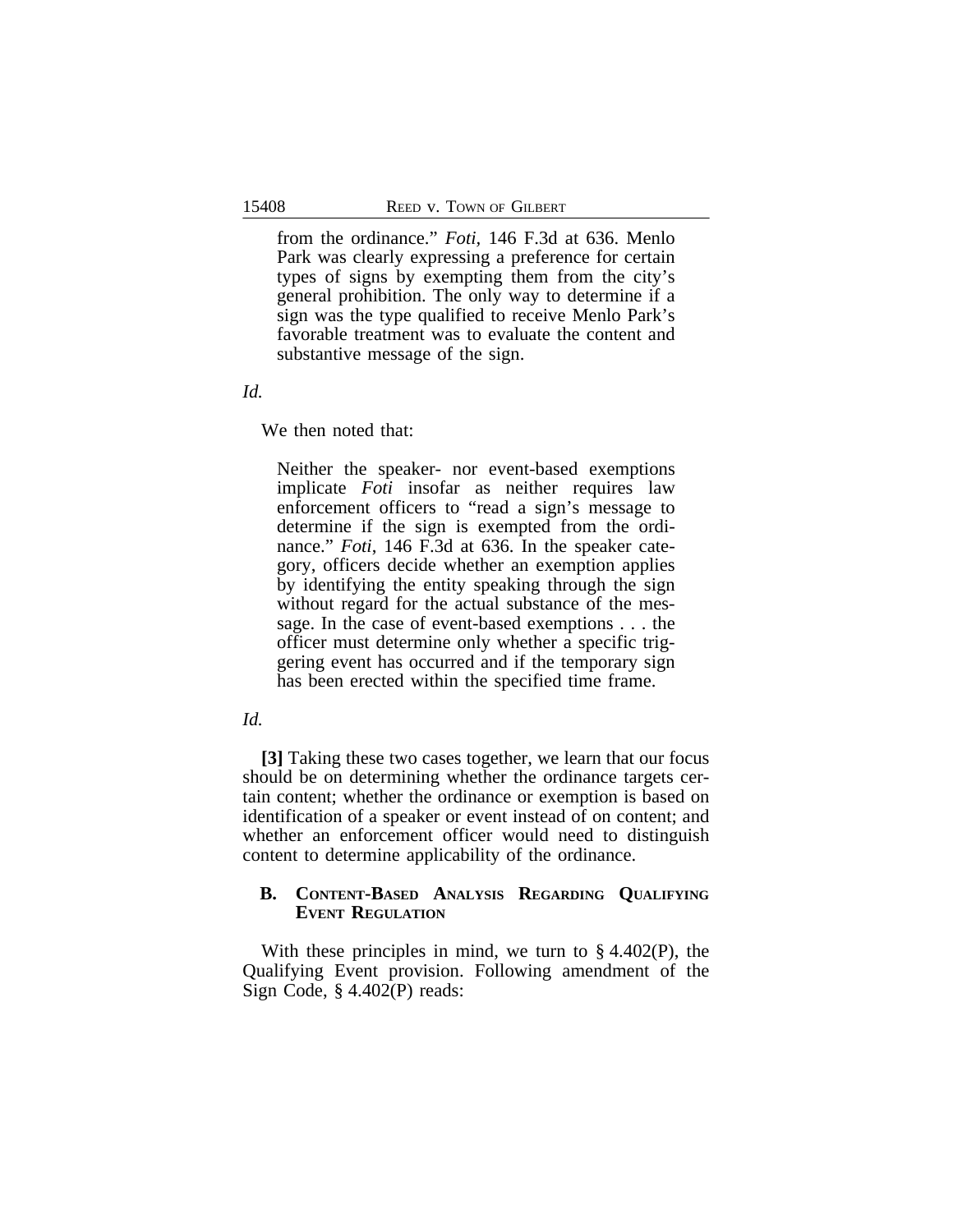*Temporary Directional Signs Relating to a Qualifying Event.* Temporary Directional Signs Relating to a Qualifying Event shall be permitted subject to the following regulations:

- 1. *Size*. Signs shall be no greater than 6 feet in height and 6 square feet in area.
- 2. *Number*. No more than 4 signs shall be displayed on a single property at any time.
- 3. *Display*. Signs shall only be displayed up to 12 hours before, during, and 1 hour after the Qualifying Event ends. The person who installed the signs shall be responsible for removal. If the person installing the signs is unknown, the property owner shall be responsible.
- 4. *Location*. Temporary Directional Signs Relating to a Qualifying Event may be located off-site and shall be placed at grade level. Signs shall be placed only with the permission of the owner of the property on which they are placed.
- 5. *Prohibited Locations*. Temporary Directional Signs Relating to a Qualifying Event shall not be located:
	- a. In the public right-of-way.
	- b. On fences, boulders, planters, other signs, vehicles, utility facilities, or any structure.
- 6. *Construction*. Signs shall be:
	- a. Constructed of durable and weatherresistant materials.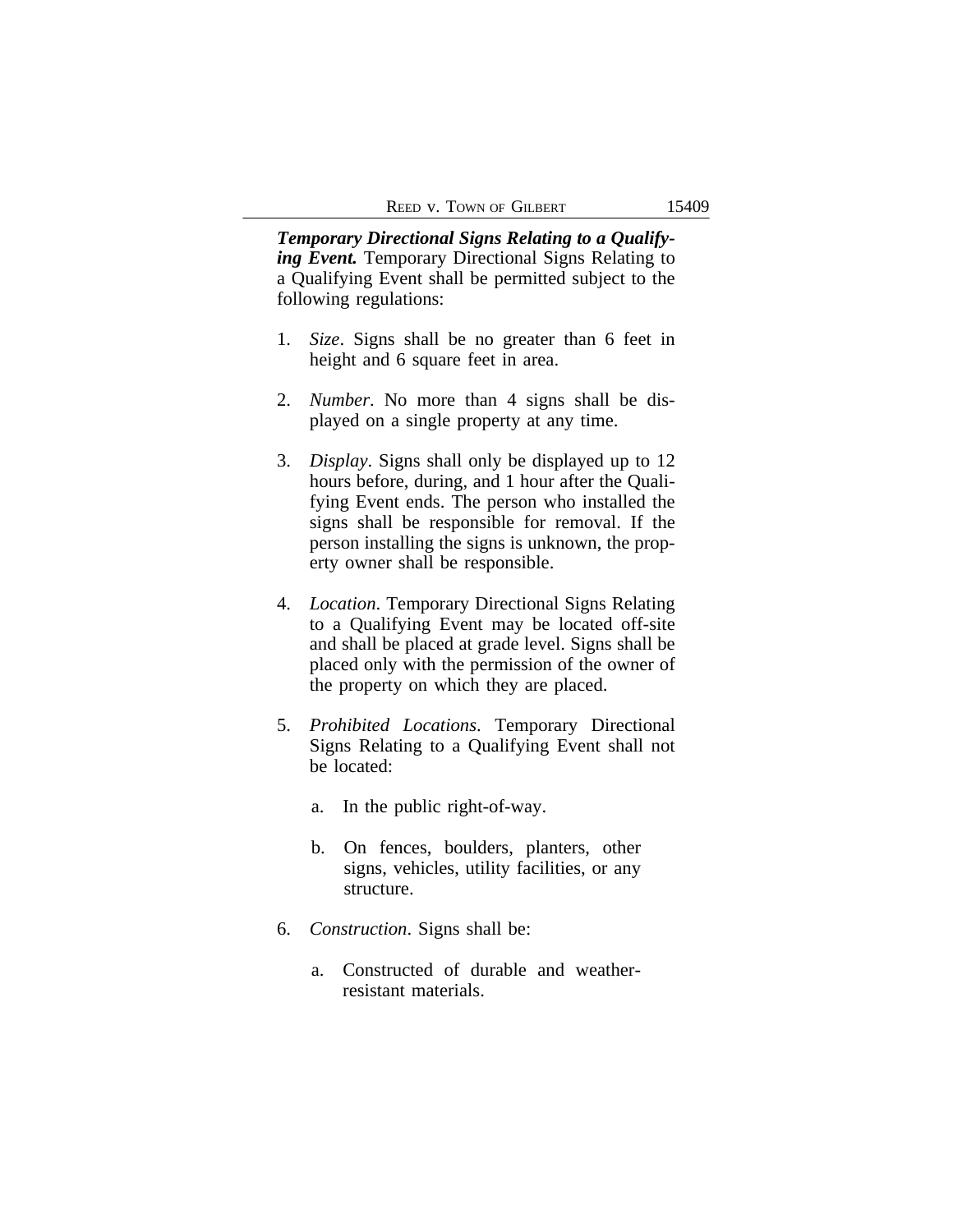b. Anchored or weighted down to avoid being displaced in windy conditions, or otherwise to be a safety hazard to the public.

**[4]** Section 4.402(P) regulates physical characteristics, such as size, number and construction of the signs; location of placement; and timing of display. None of these restrictions implicate the content of speech. The only possible contentbased aspect of § 4.402(P) is its limitation to signs related to "Qualifying Events." In the Glossary of the amended Code, Temporary Directional Signs Relating to a Qualifying Event are defined as temporary signs intended to direct passersby to a "Qualifying Event," which, in turn, means:

any assembly, gathering, activity, or meeting sponsored, arranged or promoted by a religious, charitable, community service, educational or other similar non-profit organization.

A directional sign does not contain a message such that regulating directional signs would inherently "distinguish favored speech from disfavored speech on the basis of the ideas or views expressed." *Turner Broad. Sys. v. FCC*, 512 U.S. 622, 643 (1994). The definition of Qualifying Event Signs bears out this observation, as it does not mention any idea or viewpoint, let alone single one out for differential treatment.

**[5]** The definition of a Qualifying Event sign merely encompasses the elements of "who" is speaking and "what event" is occurring. These two criteria invoke the speakerbased and event-based characteristics approved in *G.K. Limited* because "the City d<sup>[id]</sup> not limit the substance of [the] speech in any way." 436 F.3d at 1078. In addition to the pole sign ban, the plaintiffs in *G.K. Limited* challenged exemptions in the Lake Oswego sign ordinance. *Id.* at 1070. We concluded the exemptions from the permitting and fee require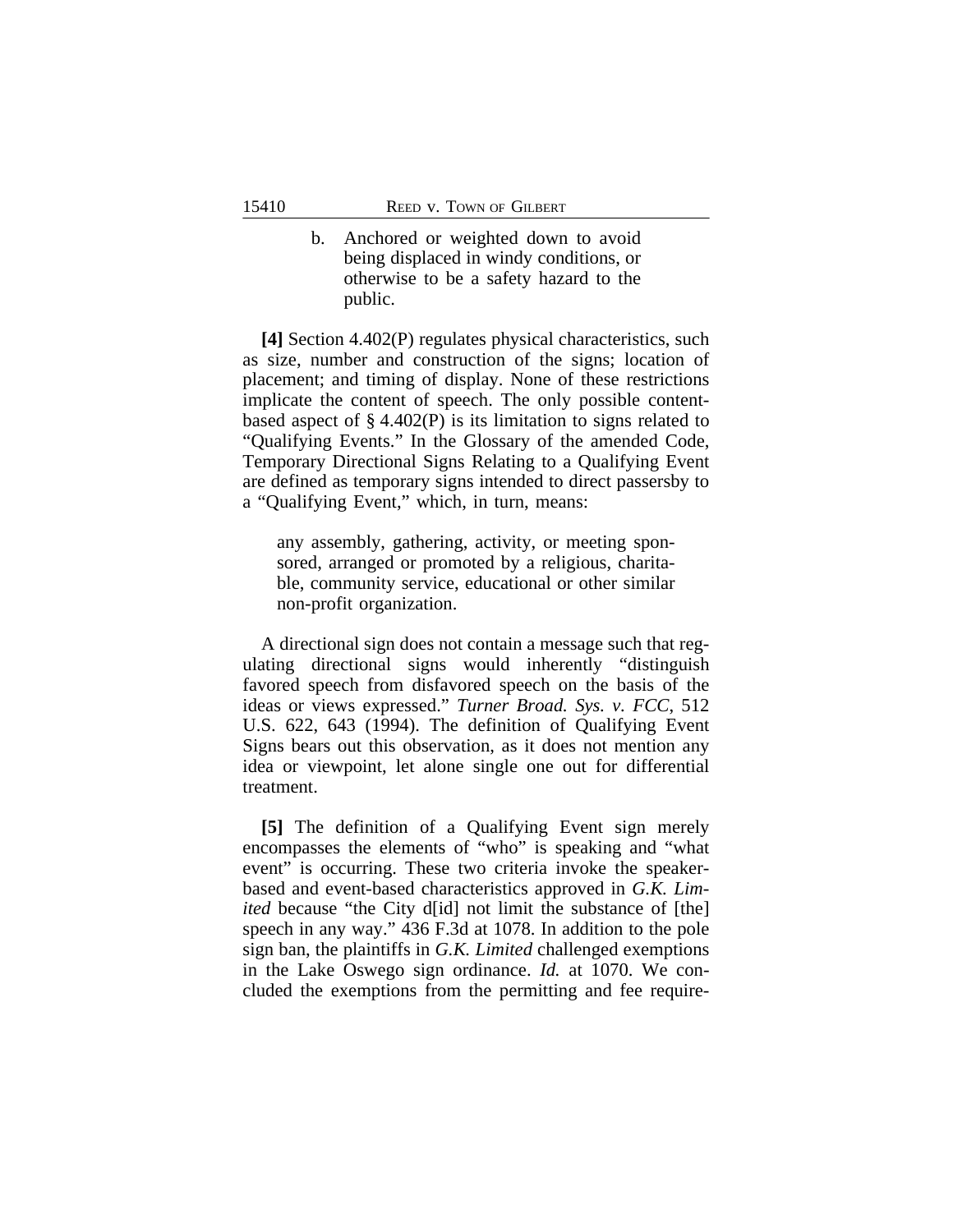REED V. TOWN OF GILBERT 15411

ments for "public signs, signs for hospital or emergency services, legal notices, railroad signs and danger signs" were speaker-based exemptions that did not relate to the contents of the signs. *Id*. at 1076-77. We reached that conclusion because "officers decide whether an exemption applies by identifying the entity speaking through the sign without regard for the actual substance of the message." *Id* at 1078. Here, an officer can likewise determine whether a "religious, charitable, community service, educational or other similar non-profit organization" is "speaking through the sign" without assessing the substance of the sign's contents.

The plaintiffs in *G.K. Limited* also contested the permit exemption for "temporary signs in residential zones." *Id* at 1070. This exemption allowed homeowners to erect a temporary sign regarding any subject when a triggering event, such as a home sale or election, occurred. We characterized the provision as an event-based exemption that, again, did not relate to the content of the speech. *Id.* at 1078. "In the case of event-based exemptions to the permitting process, the officer must determine only whether a specific triggering event has occurred and if the temporary sign has been erected within the specified time frame." *Id.* Similarly, for a Qualifying Event Sign, in addition to the content-neutral step of noting the speaker, the Gilbert officer need only check that an event is listed on the sign and the timing of the event. Identifying a triggering event under § 4.402(P) does not entail making a content-based determination. "We have never held, or suggested, that it is improper to look at the content of an oral or written statement in order to determine whether a rule of law applies to a course of conduct." *Hill v. Colorado*, 530 U.S. 703, 721 (2000) (holding that need for officers to sometimes review the contents of oral statements made by "sidewalk counselors" to determine whether ordinance limiting speech near health care facilities was violated did not make ordinance content based).

Good News contends that because a Gilbert enforcement officer must review elements of Good News' signs in order to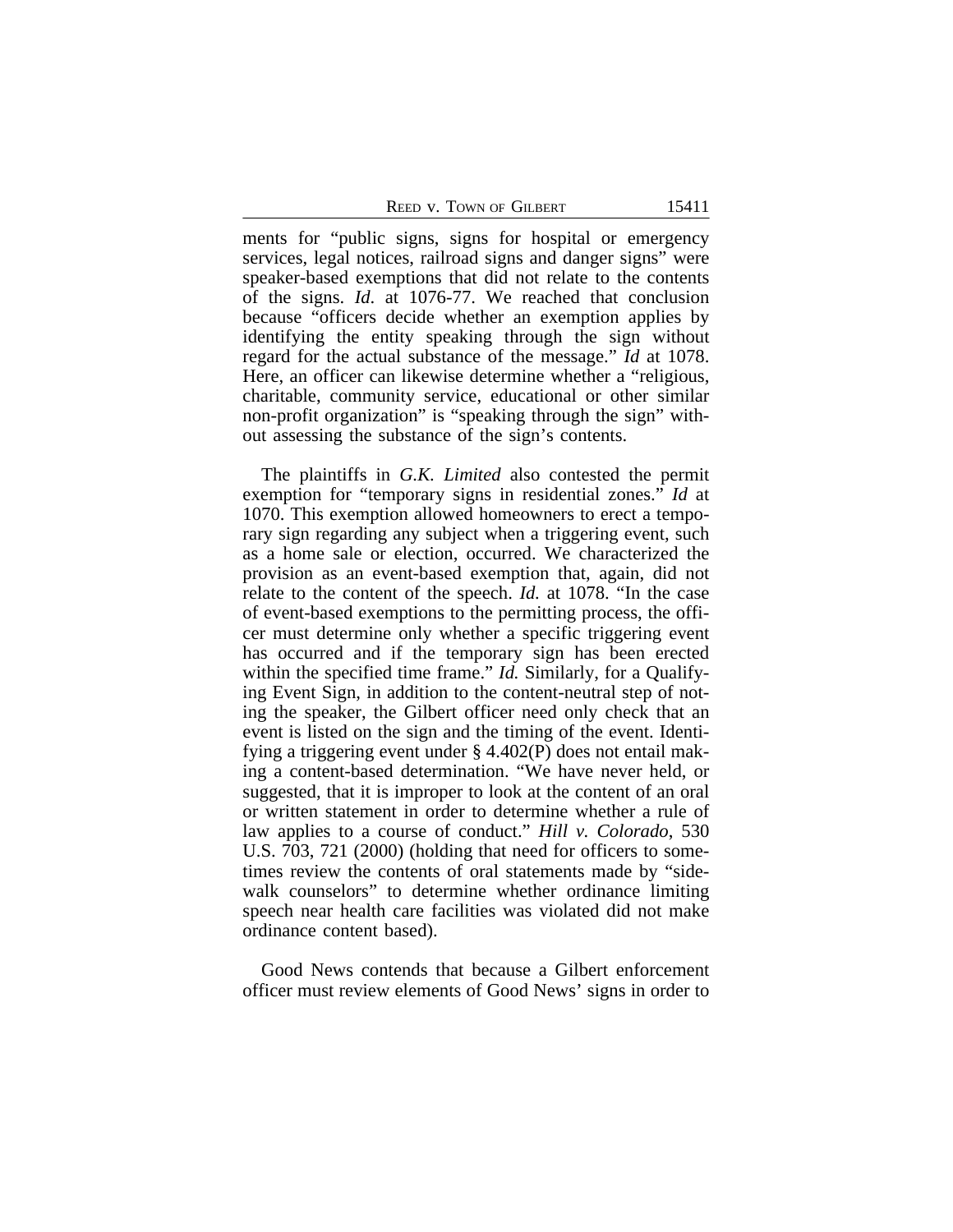apply § 4.402(P) the section is content based. Surely, however, this regulation is a good example that the "officer must read it" test is not always determinative of whether a regulation is content based or content neutral. The district court indeed recognized that we have "not applied the 'officer must read it test' so strictly that a law must be invalidated any time it forces an officer's eyes to venture within the four corners of the sign." *See Berger*, 569 F.3d 1052 n. 22 ("Whether an officer must read a message is persuasive evidence of an impermissible content-based purpose, but is not dispositive.") (quoting *Ctr. for Bio-Ethical Reform v. Los Angeles Cty. Sheriff Dep't,* 533 F.3d 780, 789 n. 5) (9th Cir. 2008) (internal quotation marks omitted); *see also ACLU of Nevada v. City of Las Vegas*, 466 F.3d 784, 796 n.12 (9th Cir. 2006) (observing same).

**[6]** This case also highlights the absurdity of construing the "officer must read it" test as a bellwether of content. If applied without common sense, this principle would mean that every sign, except a blank sign, would be content based. While a Gilbert officer needs to briefly take in what is written on the Qualifying Event Sign to note who is speaking and the timing of the listed event, this "kind of cursory examination" is not akin to an officer synthesizing the expressive content of the sign. *Hill*, 530 U.S. at 721. *See G.K. Ltd.*, 436 F.3d at 1079 (observing that the pole sign grandfather clause "does not require Lake Oswego officials to evaluate the substantive message on the preexisting sign and the clause certainly does not favor speech 'based on the idea expressed' "); *see also, e.g., Covenant Media of South Carolina v. City of North Charleston*, 493 F.3d 421, 434 (4th Cir. 2007) (holding that to the extent enforcement of a sign ordinance similar to Gilbert's that "defined and distinguished between different types of signs," including "directional or instructional signs," required "looking generally at what type of message a sign carries to determine where it can be located, this 'kind of cursory examination' did not make the regulation content based") (quoting *Hill*, 530 U.S. at 721); *La Tour v. City of Fayette-*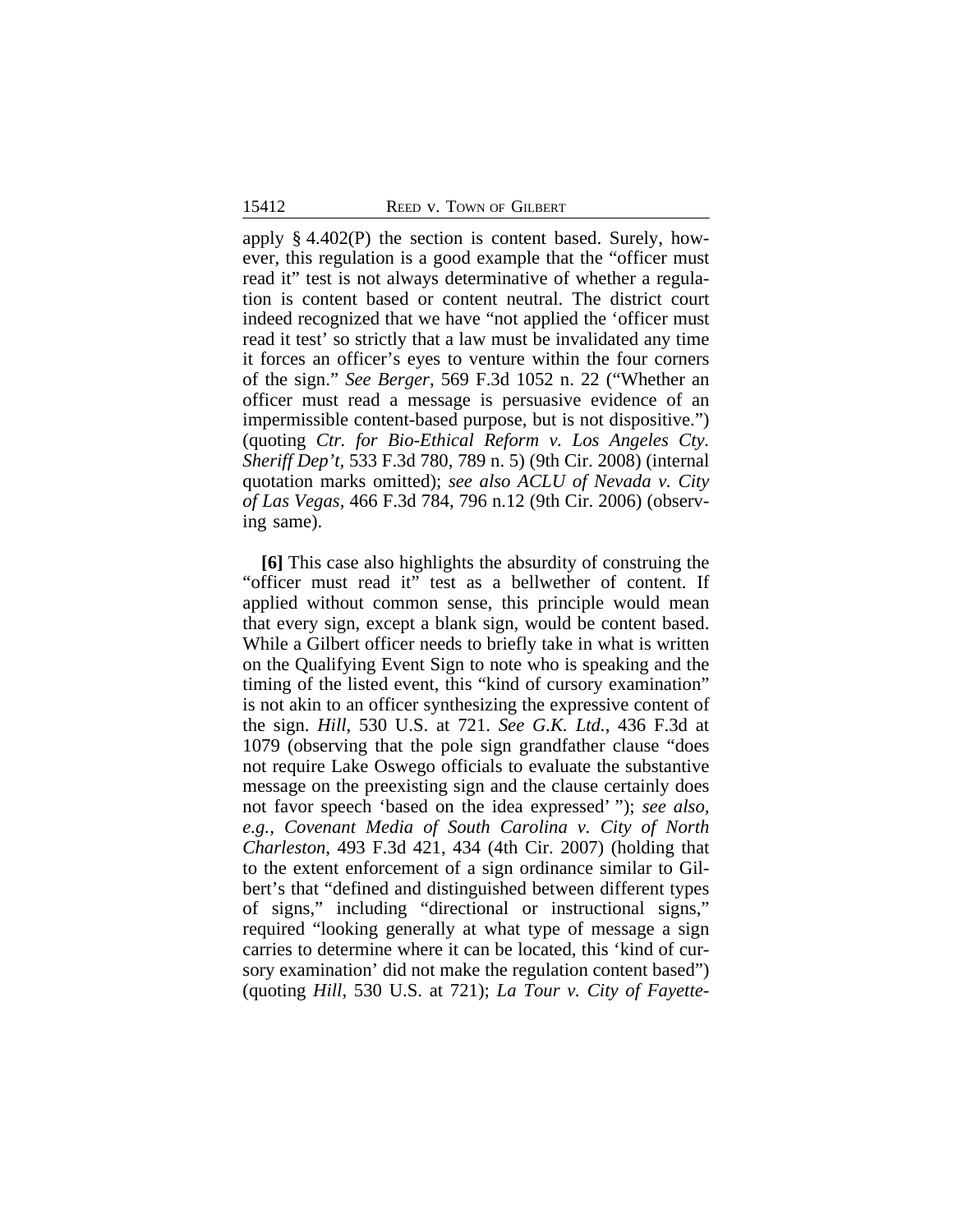| REED V. TOWN OF GILBERT | 15413 |
|-------------------------|-------|
|                         |       |

*ville, Arkansas*, 442 F.3d 1094, 1096 (8th Cir. 2006) (noting that an exception to a sign ordinance's ban on electronic message signs for "time and temperature" signs was distinguishable from a provision in a prior case regulating political signs, as "[i]t takes some analysis to determine if a sign is 'political,' but one can tell at a glance whether a sign is displaying the time or temperature"). We conclude that  $\S$  4.402(P) is not a content-based regulation: It does not single out certain content for differential treatment, and in enforcing the provision an officer must merely note the content-neutral elements of who is speaking through the sign and whether and when an event is occurring.

#### **C. TIME, PLACE, MANNER RESTRICTIONS**

**[7]** Resolution of content neutrality does not end our inquiry. The sign restriction, as a content-neutral time, place and manner regulation, must also be "narrowly tailored to serve a significant governmental interest, and [must] leave open ample alternative channels for communication of that information.' " *Ward v. Rock Against Racism,* 491 U.S. 781, 791 (1989) (quoting *Clark v. Community for Creative Non-Violence*, 468 U.S. 288, 293 (1984)).**<sup>6</sup>**

## **1. Narrow tailoring**

We have explained that narrow tailoring to serve a significant governmental interest

requires that the regulation actually advance the government's interest, but it need not do so in the least restrictive or least intrusive way. "So long as the

**<sup>6</sup>** In *Thomas v. Chicago Park Dist.*, 534 U.S. 316, 323 (2002), the Supreme Court recognized that content-neutral time, place and manner regulations must "contain adequate standards to guide the official's decision and render it subject to effective judicial review." Good News has not claimed that the Sign Code lacks adequate standards for enforcement.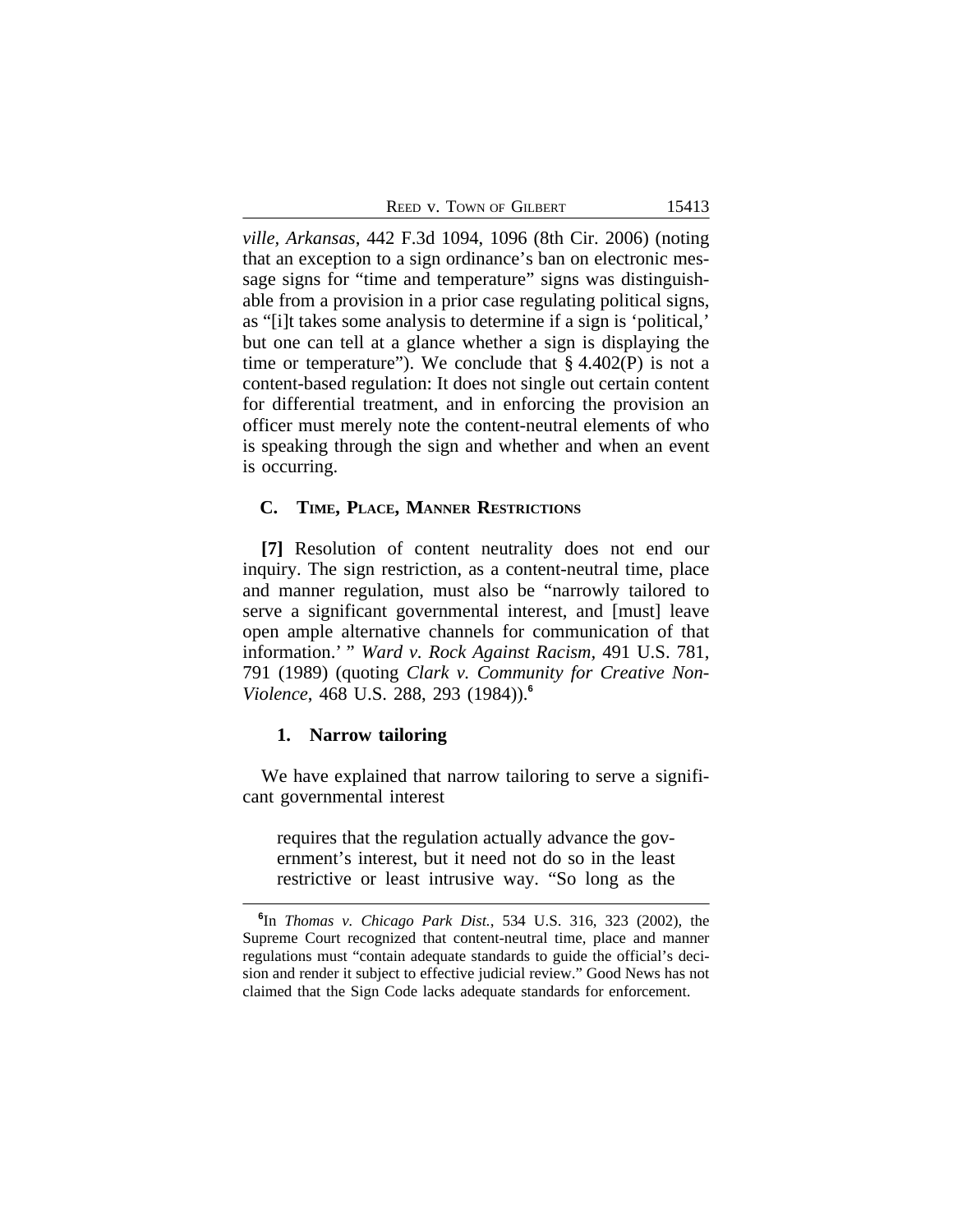means chosen are not substantially broader than necessary to achieve the government's interest . . . the regulation will not be invalid simply because a court concludes that the government's interest could be adequately served by some less speech-restrictive alternative."

*G.K. Ltd.*, 436 F.3d at 1073-74 (quoting *State Univ. of New York v. Fox,* 492 U.S. 469, 479 (1989) (internal citation omitted)). *See also Hill*, 530 U.S. at 726 (emphasizing that "when a content-neutral regulation does not entirely foreclose any means of communication, it may satisfy the tailoring requirement even though it is not the least restrictive or least intrusive means of serving the statutory goal").

**[8]** Gilbert identifies two interests motivating § 4.402(P): aesthetics and traffic and pedestrian safety. Beauty and safety are familiar players in the free speech skirmishes involving sign ordinances. *See Foti*, 146 F.3d at 637 ("The City's asserted interests in the ordinance are the oft-invoked and well-worn interests of preventing visual blight and promoting traffic and pedestrian safety."). These purposes are readily recognized as significant governmental interests. *See Metromedia v. City of San Diego*, 453 U.S. 490, 507-508 (1981) ("Nor can there be substantial doubt that the twin goals that the ordinance seeks to further—traffic safety and the appearance of the city—are substantial governmental goals."); *One World One Family Now v. City and County of Honolulu*, 76 F.3d 1009, 1013 (9th Cir. 1996) ("Cities have a substantial interest in protecting the aesthetic appearance of their communities by 'avoiding visual clutter' . . . [and] assuring safe and convenient circulation on their streets.") (quoting *Vincent*, 466 U.S. at 806-07). Gilbert's identification in the Code of the recognized interests in safety and aesthetics "is all our review requires to prove a significant interest." *Get Outdoors II v. City of San Diego*, 506 F.3d 886, 893-94 (9th Cir. 2007).

**[9]** In assessing § 4.402(P)'s tailoring, the district court credited Gilbert's contention that "it ha[d] taken steps to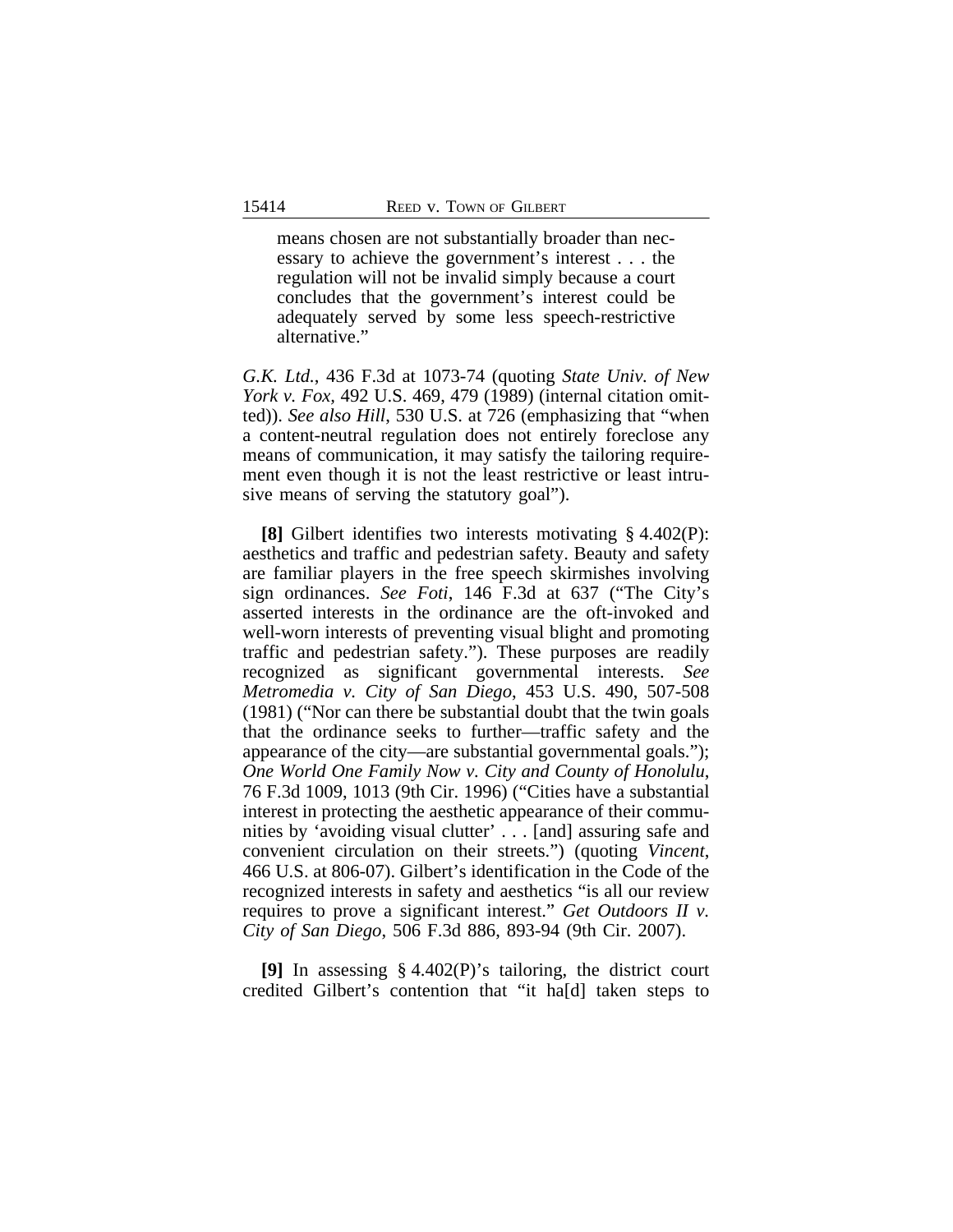|  | <b>REED V. TOWN OF GILBERT</b> |  |
|--|--------------------------------|--|
|--|--------------------------------|--|

ensure that Plaintiffs' speech is not overly restricted." The restrictions on time, place and manner imposed by Gilbert on the display of Qualifying Events Signs would indeed appear to "actually advance" the aesthetic and safety interests by limiting the size, duration and proliferation of signs. *See G.K. Ltd.*, 436 F.3d at 1073. These measures restricting the number of signs and limiting them to private property do not appear substantially broader measures than required to make sure the rights-of-way are not so thicketed with signs as to pose a safety hazard or create an aesthetic blight. The limitation on timing—twelve hours before the event and one hour after—is equally narrowly tailored to meet these interests. While it might be easier and provide broader exposure for Good News to have the sign up for twenty-four hours, the test is not convenience or optimal display. *See Hill*, 530 U.S. at 727 (noting when reviewing a Colorado ordinance limiting "sidewalk counseling" that "whether or not the 8-foot interval is the best possible accommodation of the competing interests at stake, we must accord a measure of deference to the judgment of the Colorado legislature.") The district court did not abuse its discretion in concluding § 4.402(P) is narrowly tailored, as it "does not sweep in more speech than is necessary to achieve the Town's aesthetic and traffic control objectives."

#### **2. Ample alternative channels for communication**

Good News contends that § 4.402(P) leaves it without adequate channels to communicate its message inviting passersby to attend church services. The district court found that "Plaintiffs' alternative channels of communication include distributing leaflets, sending email messages or mail advertisements, walking the sidewalks with signs advertising the church services, posting signs carrying religious messages on their own property, and advertising in the newspaper, phonebook or other print media."

**[10]** On appeal, Good News responds that displaying Qualifying Event Signs is the most effective way of communicat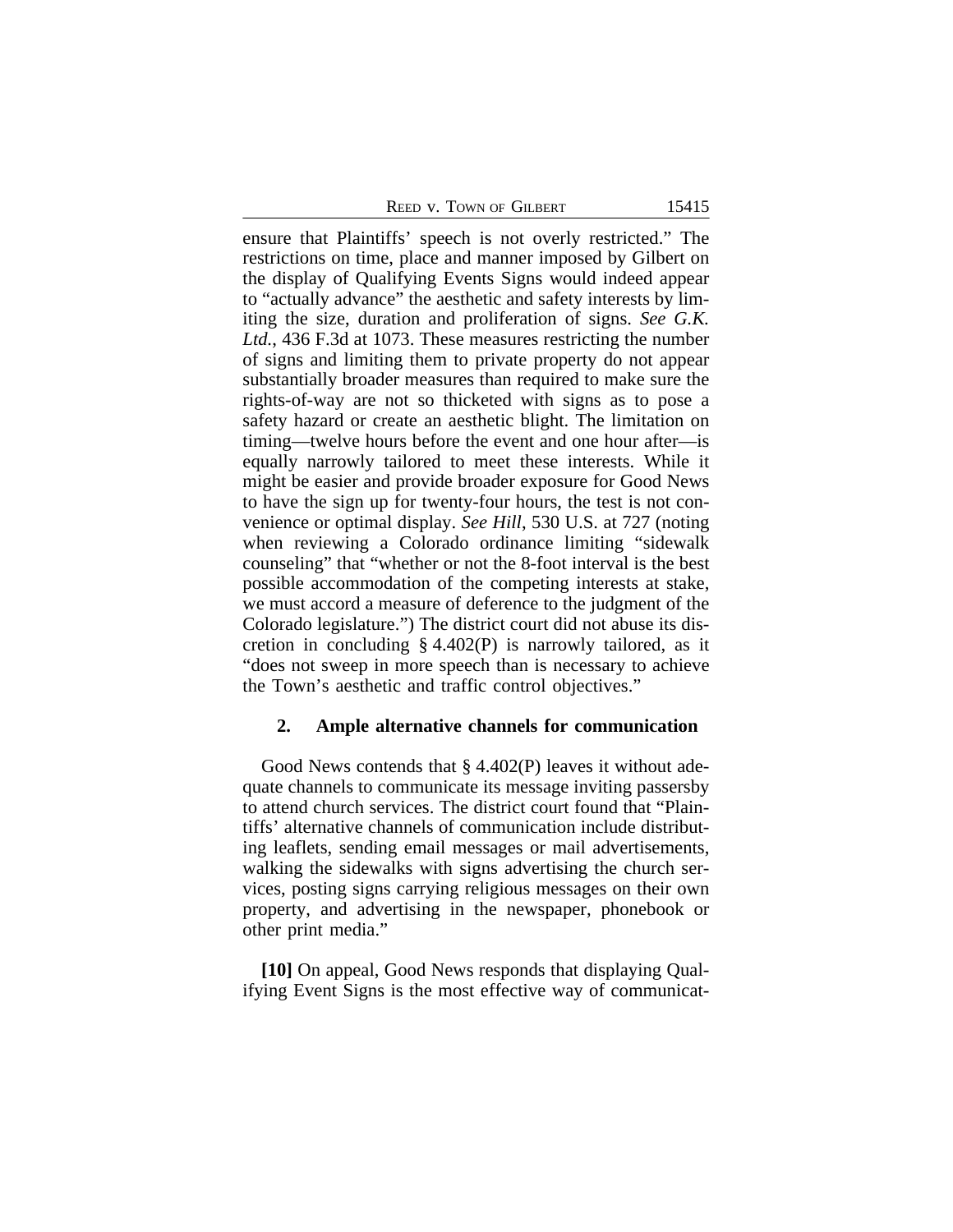ing its invitation, and claims that when it placed more signs it attracted more congregants. Again, the test is not whether another option would be more optimal for Good News: "[W]e are cautioned against invalidating government regulations for failing to leave open ample alternative channels unless the regulations foreclose[s] 'an entire medium of public expression across the landscape of a particular community or setting.' " *G.K. Ltd.*, 436 F.3d at 1074 (quoting *Colacurcio v. City of Kent*, 163 F.3d 545, 555 (9th Cir. 1998).**<sup>7</sup>** While the alternative options identified by the district court may not be Good News' preference, "we cannot invalidate the Sign Code merely because it restricts plaintiffs' preferred method of communication." *G.K. Ltd.*, 436 F.3d at 1074. Nor do the alternative modes available appear especially burdensome. The district court did not abuse its discretion by finding that the "alternative channels of communication [it listed] ensure that Plaintiffs are able to 'communicate effectively' with members of the public."

**[11]** Section 4.402(P) is a content-neutral regulation of the time, place and manner of display of Good News' Qualifying Event Signs; the provision is narrowly tailored to further Gilbert's significant interests in aesthetics and traffic safety; and Good News has ample alternative channels of communicating its invitation to church services. The district court did not err in concluding that Good News was unlikely to succeed in demonstrating § 4.402(P) is unconstitutional because it is a content-based regulation that does not survive strict scrutiny.

**<sup>7</sup>***Ladue* provides a worthwhile contrast. The City of Ladue banned homeowners from displaying signs on their properties, except for certain identification and for sale signs. 512 U.S. at 45. The Supreme Court concluded that displaying a sign at one's home endows the sign with special meaning, and that "[i]n this case, we are not persuaded that adequate substitutes exist for the important medium of speech that Ladue has closed off." *Id.* at 56 (internal citation omitted). Here, Gilbert has not foreclosed the entire medium of temporary signs, and has left open a number of reasonable substitutes for Good News to communicate its message.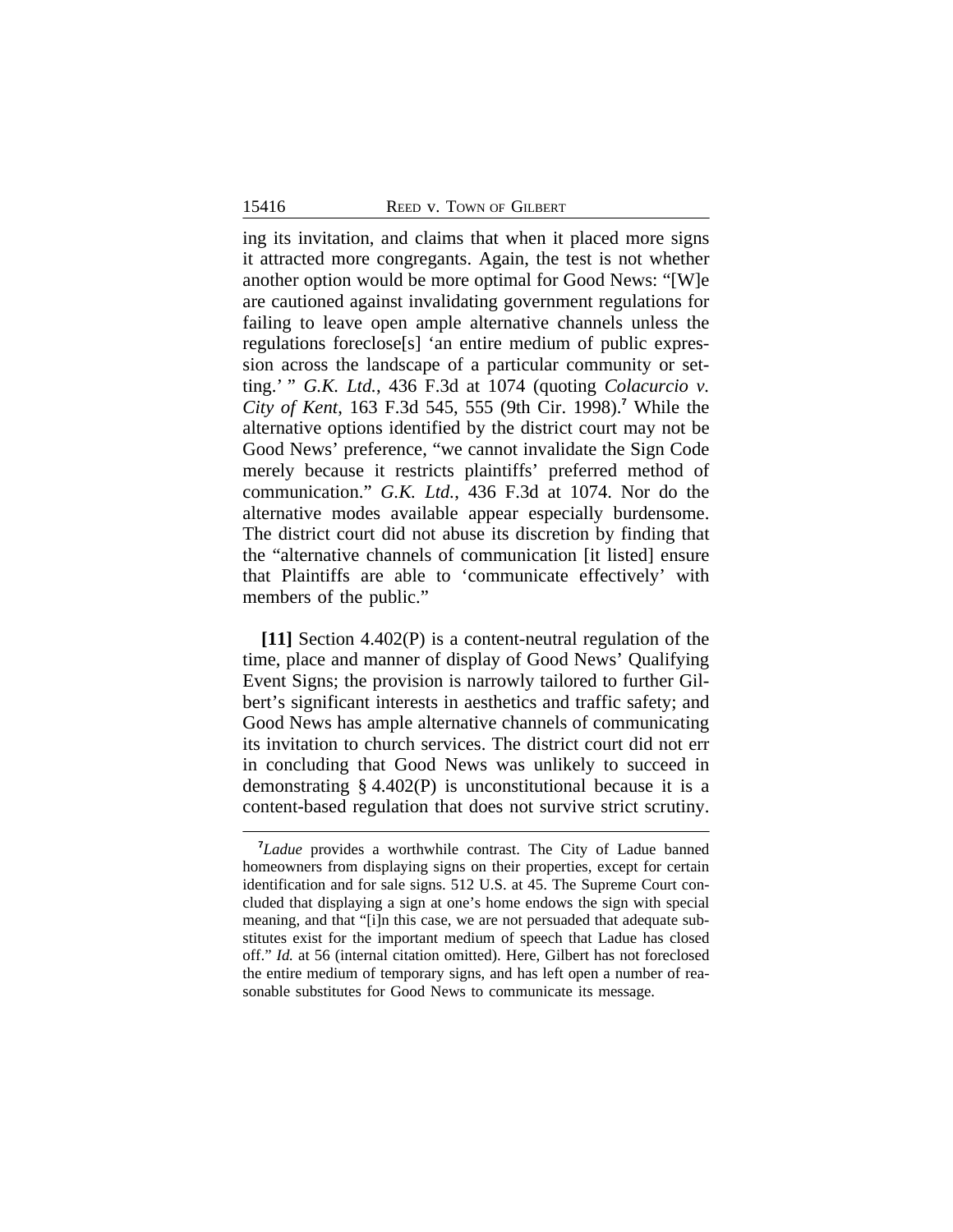# **II. SIGN CODE'S TREATMENT OF COMMERCIAL SPEECH vERSUS NONCOMMERCIAL SPEECH**

**[12]** Municipalities stray beyond the boundaries of acceptable time, place and manner regulation when an ordinance favors commercial forms of speech over noncommercial speech. *In Metromedia*, the Supreme Court tackled this issue in the context of San Diego's billboard ordinance, which permitted on-site commercial advertising, but forbade off-site commercial billboards and all noncommercial billboards. 453 U.S. at 495-96 (plurality opinion). The Court invalidated the ordinance, emphasizing that San Diego's priorities were topsy-turvy, as "our recent commercial speech cases have consistently accorded noncommercial speech a greater degree of protection than commercial speech." *Id.* at 513. In *National Advertising v. City of Orange*, 861 F.2d 246 (9th Cir. 1988), we echoed the lesson from *Metromedia*: "Merely treating noncommercial and commercial speech equally is not constitutionally sufficient. The First Amendment affords greater protection to noncommercial than to commercial expression. Regulations valid as to commercial speech may be unconstitutional as to noncommercial." *Id.* at 248 (internal citations omitted).**<sup>8</sup>**

**[13]** Good News argues that the Sign Code advantages commercial speech over the noncommercial speech found in Qualifying Event Signs. The district court concluded, however, that Good News' "noncommercial speech enjoys fewer restrictions than its commercial counterparts." The court performed a careful comparison of the restrictions placed on

**<sup>8</sup>** *See also Berger*, 569 F.3d at 1055 (holding invalid an ordinance that restricts speech within 30 feet of a "captive audience" in a public park, but excepts concessionaires: "First, the rule's preference for concessionaires and licensees leads to the odd result that purely commercial speech, which receives more limited First Amendment protection than noncommercial speech, is allowed and encouraged, while artistic and political speech is not. This bias in favor of commercial speech is, on its own, cause for the rule's invalidation.").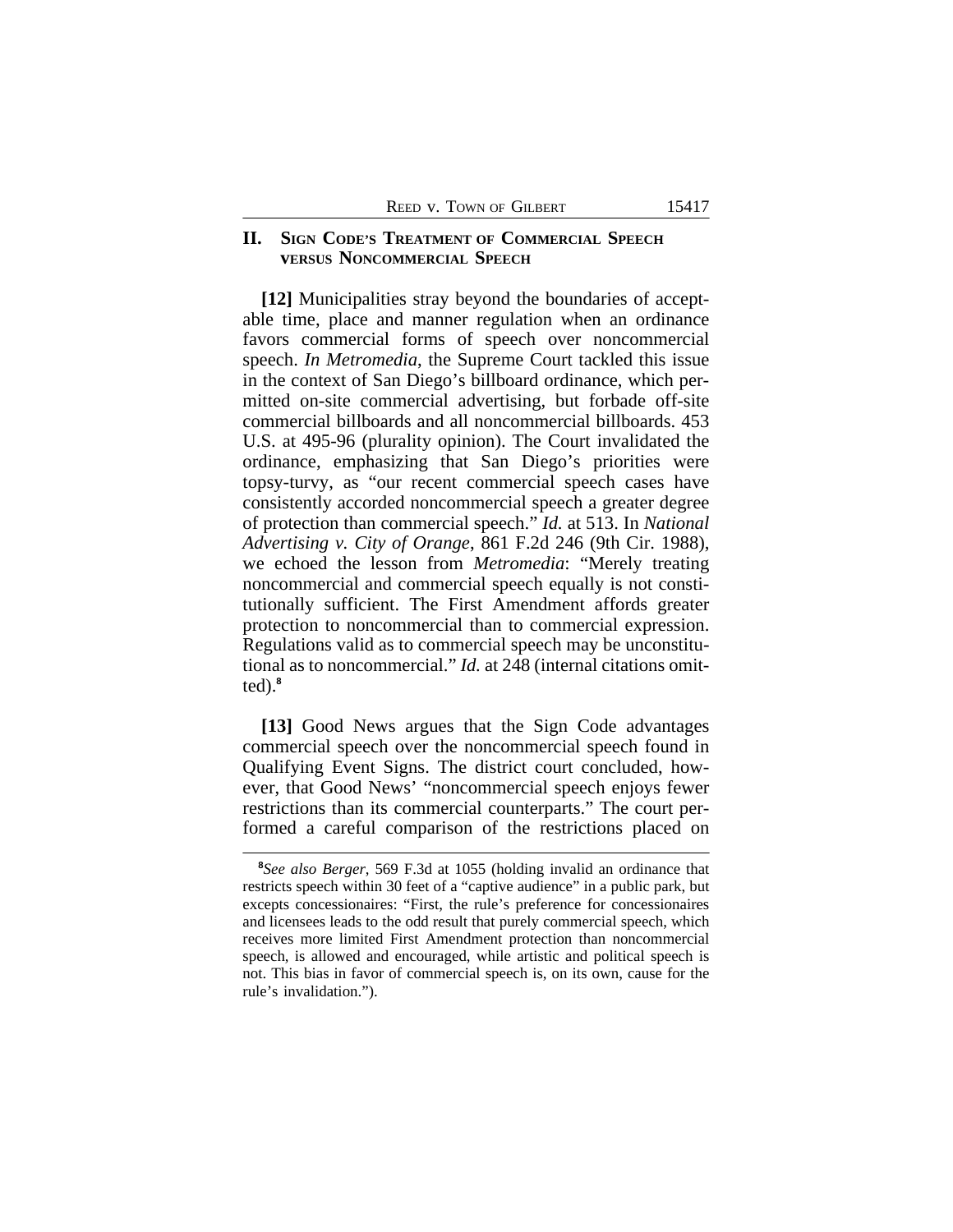Qualifying Event Signs versus "Weekend Directional Signs" for subdivision sales, the commercial speech showcased by Good News as receiving more favorable treatment.**<sup>9</sup>** The district court concluded that Qualifying Event Signs come out on top as the total number of Qualifying Event Signs allowed is greater; Qualifying Event Signs may be placed during weekdays as well as weekends; the size allowed for Qualifying Events Signs is greater; and although the Qualifying Events Signs may not be placed in rights-of-way, they are not restricted to a two-mile radius from the event. Of "paramount importance" to the court was the fact that no permit is required to display a Qualifying Events Sign, in contrast to the permit required for the Weekend Directional Signs. The district court did not abuse its discretion in concluding, after close examination, that the Sign Code does not favor commercial speech over non-commercial speech, and denying a preliminary injunction on that basis. *Cf. Beaulieu v. City of* Alabaster, 454 F.3d 1219, 1233 (11th Cir. 2006) (invalidating sign ordinance that made it "easier, cheaper, and faster for [the plaintiff] to post a real estate sign than a campaign sign," and thereby discriminated against noncommercial speech in favor of commercial speech).

# **III. SIGN CODE'S TREATMENT OF DIFFERENT FORMS OF NONCOMMERCIAL SPEECH**

**[14]** Not only must a municipality refrain from favoring commercial over noncommercial speech, it also may not favor certain noncommercial speech over other noncommercial speech without facing stricter review. In *Metromedia*, the

<sup>&</sup>lt;sup>9</sup>A Weekend Directional Sign is a "temporary off-site sign directing motorists to a developing subdivision."  $\S$  4.405(B)(2). According to the Code, fifteen Weekend Directional Signs may be permitted to each subdivision plat, and the signs may be placed within two miles of the subdivision perimeter, including in public rights-of-way. The signs may be no greater than four feet high and three feet square; they may be installed after 6:00 p.m. on Friday and must be removed by 8:00 a.m. the following Monday. *Id.*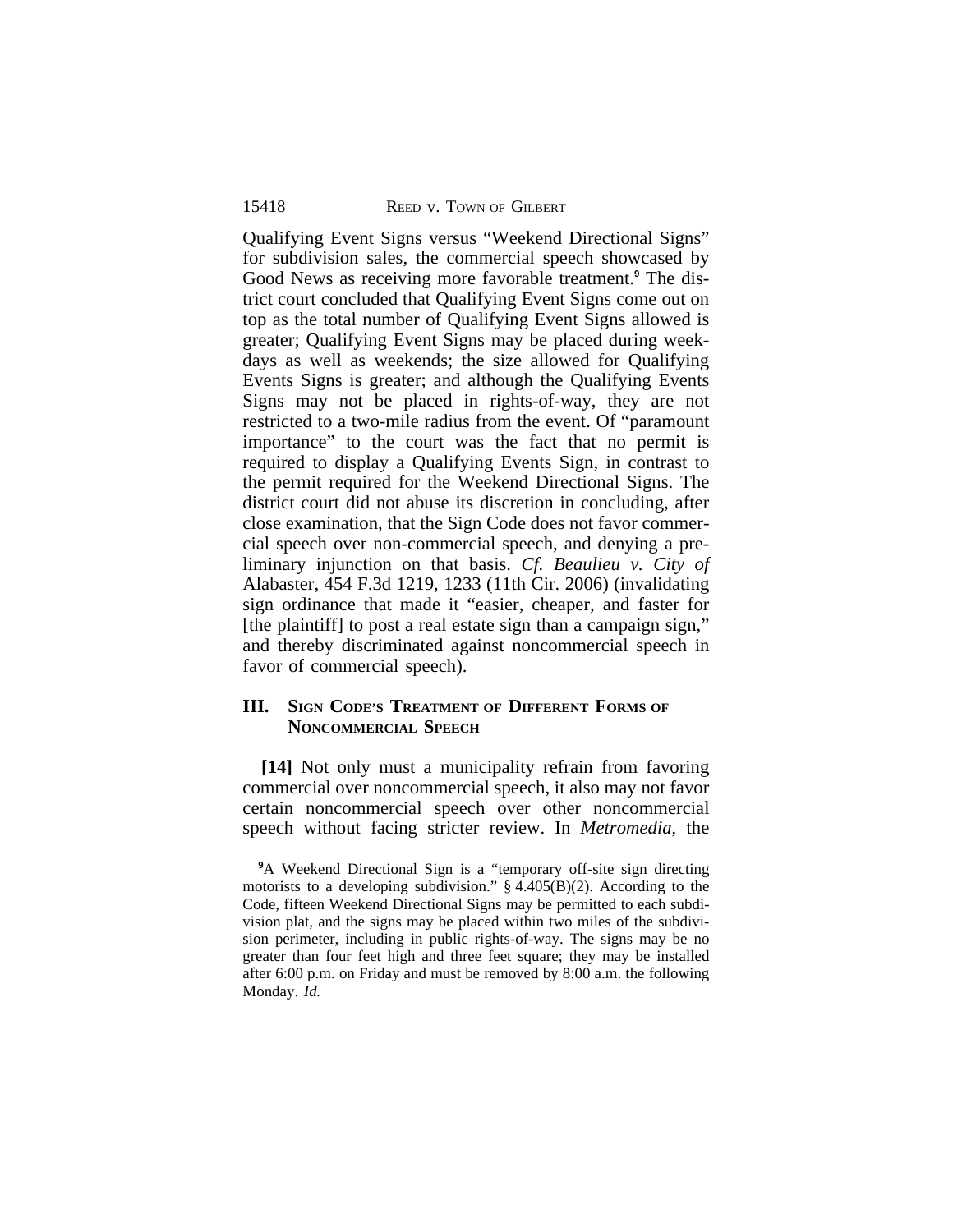Supreme Court warned against such an approach: "Although the city may distinguish between the relative value of different categories of commercial speech, the city does not have the same range of choice in the area of noncommercial speech to evaluate the strength of, or distinguish between, various communicative interests." 453 U.S. at 514.

We heeded *Metromedia*'s warning in *National Advertising Co. v. City of Orange*. The City of Orange imposed a general ban on offsite signs, with exceptions for "certain governmental signs and flags, memorial tablets, recreational signs, and temporary political, real estate, construction, and advertising signs." 861 F.2d at 247. We concluded that, through its exemptions, Orange made content-based distinctions among categories of noncommercial speech, and invalidated the ordinance as to noncommercial speech. *Id.* at 250. *Compare Nat'l Advert. Co. v. Town of Babylon*, 900 F.2d 551, 557 (2d Cir. 1990) (holding that sign ordinance's exceptions to sign ban for temporary political signs and signs identifying parades, festivals, and other similar occasions "impermissibly discriminate between types of noncommercial speech based on content") *with Messer v. City of Douglasville, Georgia*, 975 F.2d 1505, 1513 (11th Cir. 1992) (holding exemptions in sign code from permitting requirement are not unconstitutional and noting they are more limited than the exemptions in *Metromedia* or *City of Orange*; do not "express a preference between noncommercial messages;" and do not include "specific exemptions for political, historical, religious or special event signs").

Good News argues that the Sign Code makes distinctions between Qualifying Event Signs and other forms of noncommercial speech, thereby impermissibly favoring some noncommercial speech. A preliminary review of the nineteen exemptions to the permit requirement reveals several categories related to noncommercial speech. For example, an "Ideological Sign" is defined as "[a] sign communicating a message or ideas for non-commercial purposes that is not a construction sign, directional sign, temporary directional sign